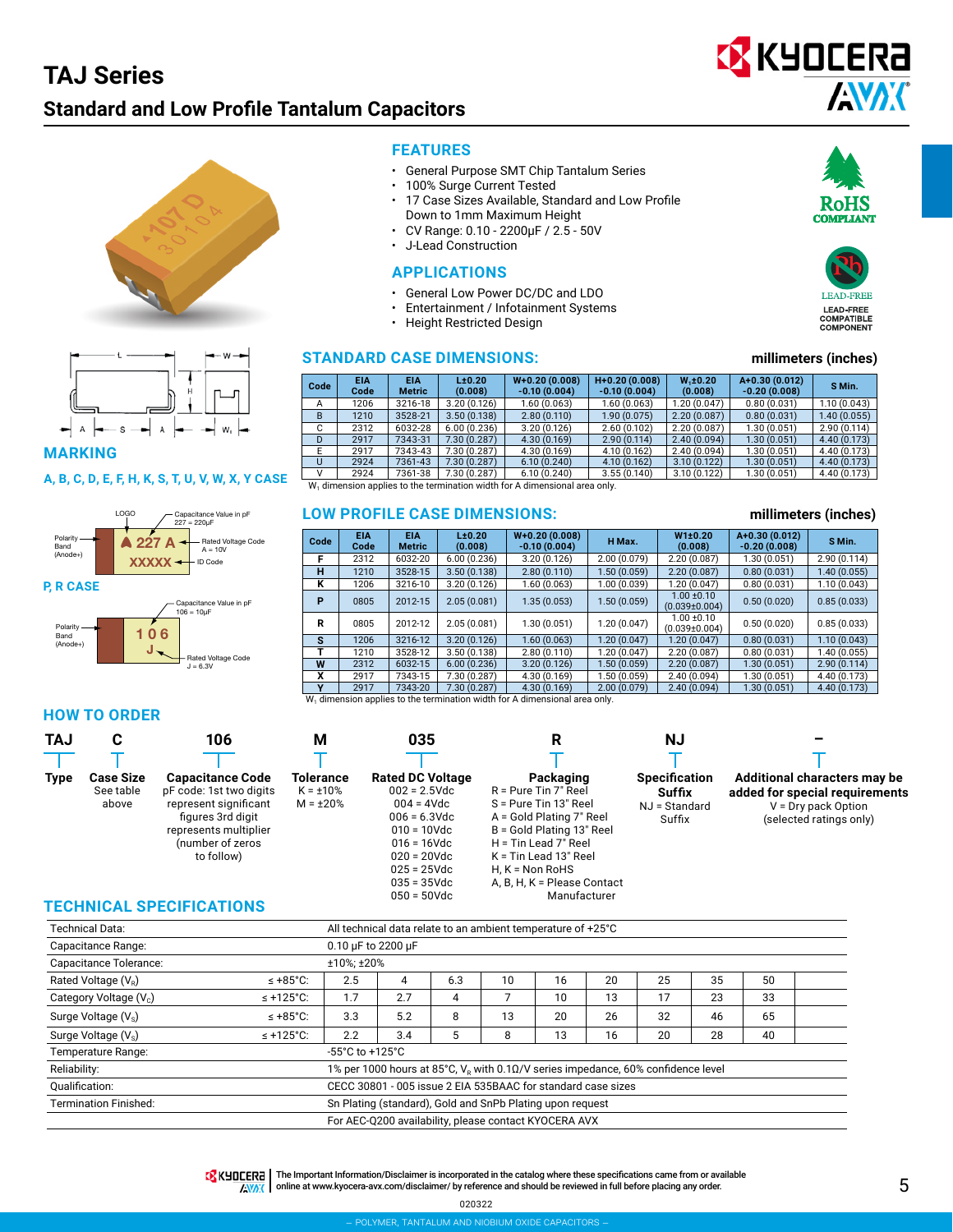#### **STANDARD TANTALUMS CAPACITANCE AND RATED VOLTAGE RANGE (LETTER DENOTES CASE SIZE)**

|                  | <b>Capacitance</b> | Rated voltage DC $(Ve)$ to 85°C |                    |               |                   |                 |               |           |                    |                |  |
|------------------|--------------------|---------------------------------|--------------------|---------------|-------------------|-----------------|---------------|-----------|--------------------|----------------|--|
| μF               | Code               | 2.5V(e)                         | 4V(G)              | 6.3V(J)       | 10V(A)            | 16V(G)          | 20V(D)        | 25V (E)   | 35V <sub>(V)</sub> | 50V(T)         |  |
| 0.10             | 104                |                                 |                    |               |                   |                 |               |           | A                  | A              |  |
| 0.15             | 154                |                                 |                    |               |                   |                 |               |           | A                  | A/B            |  |
| 0.22             | 224                |                                 |                    |               |                   |                 |               |           | A                  | A/B            |  |
| 0.33             | 334                |                                 |                    |               |                   |                 |               |           | A                  | A/B            |  |
| 0.47             | 474                |                                 |                    |               |                   |                 |               | A         | A/B                | A/B/C          |  |
| 0.68             | 684                |                                 |                    |               |                   |                 |               | Α         | A/B                | A/B/C          |  |
| 1.0              | 105                |                                 |                    |               |                   | A               | A             | Α         | A/B                | A/B/C          |  |
| 1.5              | 155                |                                 |                    |               | Α                 | Α               | Α             | A/B       | A/B/C              | B/C/D          |  |
| 2.2              | 225                |                                 |                    | A             | A                 | A/B             | A/B           | A/B       | A/B/C              | B/C/D          |  |
| $\overline{3.3}$ | 335                |                                 |                    | А             | A                 | A/B             | A/B           | A/B/C     | B/C                | C/D            |  |
| 4.7              | 475                |                                 |                    | A             | A/B               | A/B             | A/B/C         | A/B/C     | B/C/D              | C/D            |  |
| 6.8              | 685                |                                 |                    | A/B           | A/B               | A/B/C           | A/B/C         | B/C       | C/D                | C/D            |  |
| 10               | 106                |                                 | A                  | A/B           | A/B/C             | A/B/C           | B/C           | B/C/D     | C/D/E              | D/E/V          |  |
| $\overline{15}$  | 156                |                                 | A                  | A/B           | A/B/C             | A/B/C           | B/C/D         | C/D       | C/D                | D/E/V          |  |
| $\overline{22}$  | 226                |                                 | A                  | A/B/C         | A/B/C             | $A^{(M)}/B/C/D$ | B/C/D         | C/D       | D/E                | $\overline{V}$ |  |
| $\overline{33}$  | 336                | Α                               | A/B                | A/B/C         | A/B/C/D           | B/C/D           | C/D           | C/D/E     | D/E/V              |                |  |
| 47               | 476                | A                               | A/B                | A/B/C/D       | B/C/D             | C/D             | C/D/E         | D/E       | D/E/V              |                |  |
| 68               | 686                | A                               | A/B                | B/C/D         | B/C/D             | C/D             | $C^{(M)}/D/E$ | D/E/V     | V                  |                |  |
| 100              | 107                | A/B                             | A/B/C              | B/C/D         | B/C/D/E           | C/D/E           | D/E/V         | E/V       |                    |                |  |
| 150              | 157                | B                               | B/C                | $B^{(M)}/C/D$ | C/D/E             | D/E/V           | E/V           | $V^{(M)}$ |                    |                |  |
| 220              | 227                | B/D                             | B/C/D              | C/D/E         | C/D/E             | $D^{(M)}/E/V$   |               |           |                    |                |  |
| 330              | 337                | D                               | C/D                | C/D/E         | D/E/V             | E(M)            |               |           |                    |                |  |
| 470              | 477                | C/D                             | C/D/E              | D/E/V         | E/UV              |                 |               |           |                    |                |  |
| 680              | 687                | C/D/E                           | D/E                | D/E/V         | $E^{(M)}/V^{(M)}$ |                 |               |           |                    |                |  |
| 1000             | 108                | $D^{(M)}/E$                     | D/E/V              | E(M)/V(M)     |                   |                 |               |           |                    |                |  |
| 1500             | 158                | D/E/V <sup>(M)</sup>            | E/V <sup>(M)</sup> |               |                   |                 |               |           |                    |                |  |
| 2200             | 228                | $V^{(M)}$                       |                    |               |                   |                 |               |           |                    |                |  |

#### **LOW PROFILE TANTALUMS CAPACITANCE AND RATED VOLTAGE RANGE (LETTER DENOTES CASE SIZE)**

|      | Capacitance |                     |                   |                           |                           | Rated voltage DC $(V_R)$ to 85°C |         |              |         |                         |
|------|-------------|---------------------|-------------------|---------------------------|---------------------------|----------------------------------|---------|--------------|---------|-------------------------|
| μF   | Code        | 2.5V(e)             | AV(G)             | 6.3V(J)                   | 10V(A)                    | 16V(C)                           | 20V(D)  | 25V (E)      | 35V (V) | 50V (T)                 |
| 0.10 | 104         |                     |                   |                           |                           |                                  | R/S     |              | R/S     | S                       |
| 0.15 | 154         |                     |                   |                           |                           |                                  | R/S     | R            | R/S     | S                       |
| 0.22 | 224         |                     |                   |                           |                           |                                  | R/S     | $\mathsf{R}$ | R/S     | P/R/S                   |
| 0.33 | 334         |                     |                   |                           |                           |                                  | R/S     | R            | R/S     | P/R <sup>(M)</sup> /S/T |
| 0.47 | 474         |                     |                   |                           |                           |                                  | R/S     | R/S          | R/S/T   | S/T                     |
| 0.68 | 684         |                     |                   |                           |                           | R/S                              | R/S/T   | R/S          | P/S/T   |                         |
| 1.0  | 105         |                     |                   |                           | R/S                       | R/S/T                            | R/S/T   | P/R/S        | P/S/T   | W                       |
| 1.5  | 155         |                     |                   | R/S                       | R/S                       | R/S                              | P/R/S/T | P/S/T        | T       | W                       |
| 2.2  | 225         |                     | R/S               | R/S                       | R/S                       | R/S/T                            | P/R/S/T |              | T       | W                       |
| 3.3  | 335         |                     | R/S               | R/S                       | K/R/S/T                   | R/S/T                            |         | T/W          | W       | Υ                       |
| 4.7  | 475         | $\mathsf{R}$        | R/S               | R/S/T                     | R/S/T                     | K/P/S/T                          |         | T/W          | W       | X/Y                     |
| 6.8  | 685         | R                   | R/S/T             | R/S/T                     | P/R/S/T                   | S/T                              | T       | W            | Υ       | Y                       |
| 10   | 106         | R/S                 | R/S/T             | P/R/S/T                   | K/P/R <sup>(M)</sup> /S/T | T/W                              | W       | W            | X/Y     |                         |
| 15   | 156         | R                   | R/S/T             | K/P/R/S/T                 | S/T/W                     | $T^{(M)}/W$                      | W       | Y            | Υ       |                         |
| 22   | 226         | P/R                 | K/P/R/S/T         | K/P <sup>(M)</sup> /S/T/W | T/W                       | W                                | W/Y     | F/Y          | Y       |                         |
| 33   | 336         | K/P/S               | $K/P^{(M)}/S/T/W$ | T/W                       | W                         | W/Y                              | X/Y     | F/Y          |         |                         |
| 47   | 476         | $P^{(M)}/S$         | T/W               | T/W                       | H/W/Y                     | W/X/Y                            | X/Y     | Y            |         |                         |
| 68   | 686         | T                   | T/W               | W                         | W/Y                       | F/X/Y                            | Y       |              |         |                         |
| 100  | 107         | T/W                 | $T^{(M)}/W$       | W/Y                       | W/X/Y                     | $F^{(M)}/Y$                      |         |              |         |                         |
| 150  | 157         | TM/W                | W/Y               | W/X/Y                     | F/XM/Y                    | $Y^{(M)}$                        |         |              |         |                         |
| 220  | 227         | W/Y                 | W/X/Y             | F/X/Y                     | Y                         |                                  |         |              |         |                         |
| 330  | 337         | W <sub>(M)</sub> /Y | F/X/Y             | Υ                         |                           |                                  |         |              |         |                         |
| 470  | 477         | F/Y                 | Y                 | Y                         |                           |                                  |         |              |         |                         |
| 680  | 687         | Y                   | $Y^{(M)}$         |                           |                           |                                  |         |              |         |                         |
| 1000 | 108         | $Y^{(M)}$           |                   |                           |                           |                                  |         |              |         |                         |

Released ratings (M tolerance only)

Note: Voltage ratings are minimum values. KYOCERA AVX reserves the right to supply higher voltage ratings in the same case size, to the same reliability standards.

THE IMPO THE Important Information/Disclaimer is incorporated in the catalog where these specifications came from or available AVAX online at [www.kyocera-avx.com/disclaimer/](http://www.kyocera-avx.com/disclaimer/) by reference and should be reviewed in full before placing any order.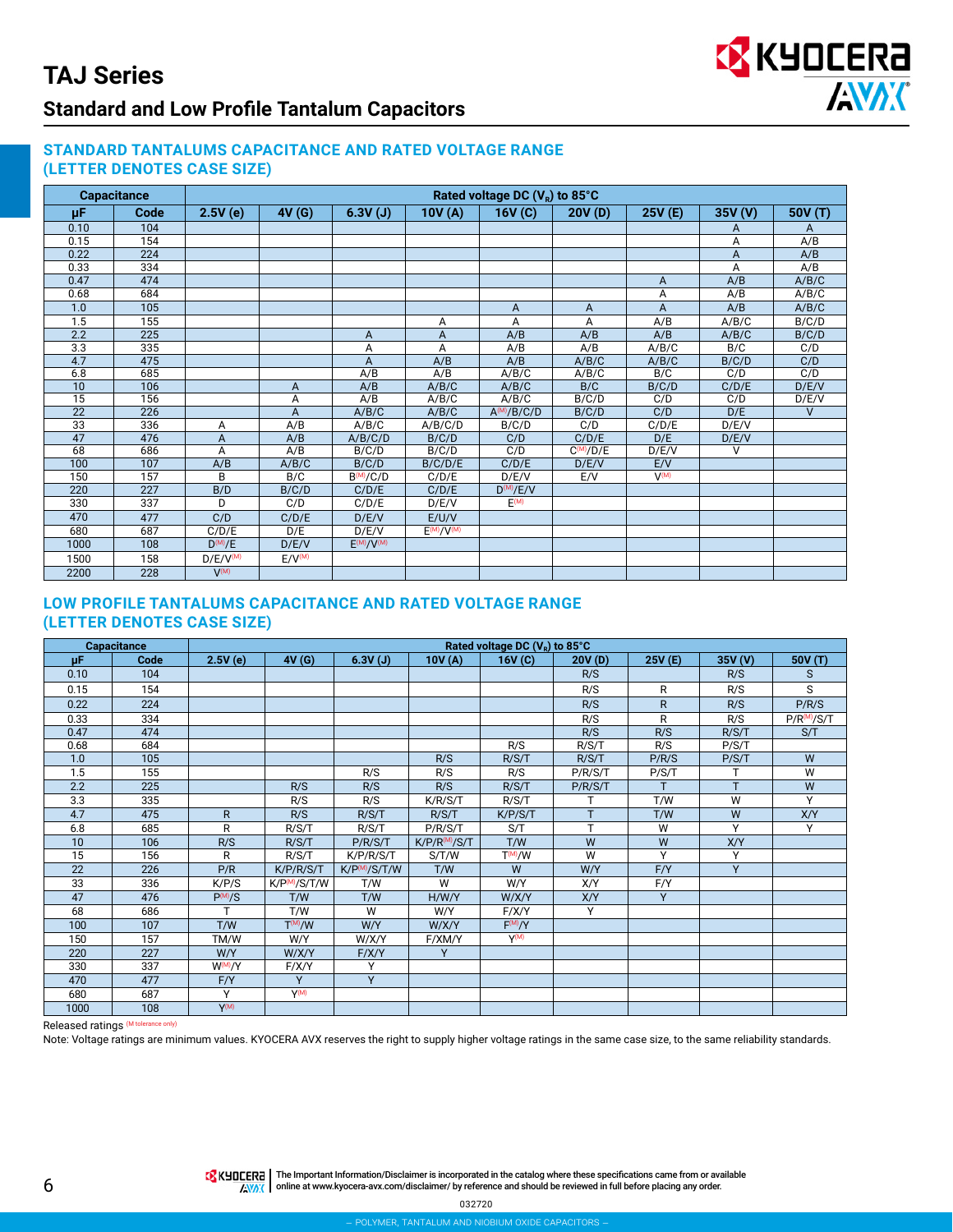# EX KYOCERA

#### **RATINGS & PART NUMBER REFERENCE**

|                                  | Case                        | <b>Capacitance</b>    | Rated<br>Voltage    | Rated                      | <b>Category</b><br><b>Voltage</b> | Category<br><b>Temperature</b> | <b>DCL</b><br>Max.      | <b>DF</b><br>Max. | <b>ESR</b><br>Max. @        |                | 100kHz RMS Current (mA) |                 | <b>MSL</b>                       |
|----------------------------------|-----------------------------|-----------------------|---------------------|----------------------------|-----------------------------------|--------------------------------|-------------------------|-------------------|-----------------------------|----------------|-------------------------|-----------------|----------------------------------|
| <b>Part Number</b>               | <b>Size</b>                 | $(\mu F)$             | (V)                 | <b>Temperature</b><br>(°C) | (V)                               | (°C)                           | $(\mu A)$               | $(\%)$            | <b>100kHz</b><br>$(\Omega)$ | $25^{\circ}$ C | 85°C                    | $125^{\circ}$ C |                                  |
|                                  |                             |                       |                     |                            |                                   | 2.5 Volt @ 85°C                |                         |                   |                             |                |                         |                 |                                  |
| TAJR475*002#NJ                   | $\mathsf{R}$                | 4.7<br>6.8            | 2.5                 | 85<br>85                   | 1.7<br>1.7                        | 125                            | 0.5                     | 6<br>6            | 20                          | 52             | 47<br>47                | 21              | $\mathbf{1}$<br>$\mathbf{1}$     |
| TAJR685*002#NJ<br>TAJR106*002#NJ | $\mathsf R$<br>$\mathsf{R}$ | 10                    | 2.5<br>2.5          | 85                         | 1.7                               | 125<br>125                     | 0.5<br>0.5              | 8                 | 20<br>4.5                   | 52<br>111      | 99                      | 21<br>44        | $\mathbf{1}$                     |
| TAJS106*002#NJ                   | S                           | 10                    | 2.5                 | 85                         | 1.7                               | 125                            | 0.5                     | 6                 | 8                           | 90             | 81                      | 36              | $\mathbf{1}$                     |
| TAJR156*002#NJ                   | $\mathsf{R}$                | 15                    | 2.5                 | 85                         | 1.7                               | 125                            | 0.5                     | 8                 | 4.1                         | 116            | 104                     | 46              | $\mathbf{1}$                     |
| TAJP226*002#NJ                   | P                           | $\overline{22}$       | 2.5                 | 85                         | 1.7                               | 125                            | 0.5                     | 8                 | 3.5                         | 131            | 118                     | 52              | $\mathbf{1}$                     |
| TAJR226*002#NJ                   | $\mathsf{R}$                | 22                    | 2.5                 | 85                         | 1.7                               | 125                            | 0.5                     | 8                 | 3.8                         | 120            | 108                     | 48              | $\mathbf{1}$                     |
| TAJA336*002#NJ<br>TAJK336*002#NJ | Α<br>K                      | 33<br>$\overline{33}$ | 2.5<br>2.5          | 85<br>85                   | 1.7<br>1.7                        | 125<br>125                     | 0.8<br>0.8              | 8<br>8            | 1.7<br>1.7                  | 210<br>196     | 189<br>176              | 84<br>78        | $\mathbf{1}$<br>$\mathbf{1}$     |
| TAJP336*002#NJ                   | P                           | 33                    | 2.5                 | 85                         | 1.7                               | 125                            | 0.7                     | 8                 | 3.5                         | 131            | 118                     | 52              | $\mathbf{1}$                     |
| TAJS336*002#NJ                   | $\mathsf{s}$                | 33                    | 2.5                 | 85                         | 1.7                               | 125                            | 0.7                     | 8                 | 1.5                         | 208            | 187                     | 83              | $\overline{1}$                   |
| TAJA476*002#NJ                   | $\overline{A}$              | 47                    | 2.5                 | 85                         | 1.7                               | 125                            | 0.9                     | 6                 | 3                           | 158            | 142                     | 63              | $\mathbf{1}$                     |
| TAJP476M002#NJ                   | P<br>S                      | 47<br>47              | 2.5<br>2.5          | 85<br>85                   | 1.7<br>1.7                        | $\overline{125}$               | 1.2<br>1.2              | 12<br>8           | 3.2<br>1.6                  | 137<br>202     | 123<br>181              | 55<br>81        | $\mathbf{1}$<br>$\mathbf{1}$     |
| TAJS476*002#NJ<br>TAJA686*002#NJ | $\overline{A}$              | 68                    | 2.5                 | 85                         | 1.7                               | 125<br>125                     | 1.4                     | 8                 | 1.5                         | 224            | 201                     | 89              | $\mathbf{1}$                     |
| TAJT686*002#NJ                   | T                           | 68                    | 2.5                 | 85                         | 1.7                               | 125                            | 1.4                     | 8                 | 1.5                         | 231            | 208                     | 92              | $\mathbf{1}$                     |
| TAJA107*002#NJ                   | $\overline{A}$              | 100                   | 2.5                 | 85                         | 1.7                               | 125                            | 2.5                     | 30                | 1.4                         | 231            | 208                     | 93              | $\mathbf{1}$                     |
| TAJB107*002#NJ                   | B                           | 100                   | 2.5                 | 85                         | 1.7                               | 125                            | 2.5                     | 8                 | 1.4                         | 246            | 222                     | 99              | $\mathbf{1}$                     |
| TAJT107*002#NJ                   | T<br>W                      | 100<br>100            | 2.5<br>2.5          | 85<br>85                   | 1.7<br>1.7                        | 125<br>125                     | 2.5                     | 15<br>8           | 1.3<br>0.4                  | 248<br>474     | 223<br>427              | 99<br>190       | $\mathbf{1}$<br>$\mathbf{1}$     |
| TAJW107*002#NJ<br>TAJB157*002#NJ | B                           | 150                   | 2.5                 | 85                         | 1.7                               | 125                            | 2.5<br>$\overline{3}$   | 10                | 1.6                         | 230            | 207                     | 92              | $\mathbf{1}$                     |
| TAJT157M002#NJ                   | $\mathsf{T}$                | 150                   | 2.5                 | 85                         | 1.7                               | 125                            | 3.8                     | 18                | 1.2                         | 258            | 232                     | 103             | $\mathbf{1}$                     |
| TAJW157*002#NJ                   | W                           | 150                   | 2.5                 | 85                         | 1.7                               | 125                            | 3.8                     | 8                 | 0.3                         | 548            | 493                     | 219             | $\mathbf{1}$                     |
| TAJB227*002#NJ                   | B                           | 220                   | 2.5                 | 85                         | 1.7                               | 125                            | 4.4                     | 16                | 1.6                         | 230            | 207                     | 92              | $\mathbf{1}$                     |
| TAJD227*002#NJ<br>TAJW227*002#NJ | D<br>W                      | 220<br>220            | 2.5<br>2.5          | 85<br>85                   | 1.7<br>1.7                        | 125<br>125                     | $\overline{5.5}$<br>5.5 | 8<br>8            | 0.3<br>0.3                  | 707<br>548     | 636<br>493              | 283<br>219      | 1 <sup>1</sup><br>$\mathbf{1}$   |
| TAJY227*002#NJ                   | Y                           | 220                   | 2.5                 | 85                         | 1.7                               | 125                            | 5.5                     | 8                 | 0.3                         | 645            | 581                     | 258             | 1 <sup>1</sup>                   |
| TAJD337*002#NJ                   | D                           | 330                   | 2.5                 | 85                         | 1.7                               | 125                            | 8.2                     | 8                 | 0.3                         | 707            | 636                     | 283             | $1^{1}$                          |
| TAJW337M002#NJ                   | W                           | 330                   | 2.5                 | 85                         | 1.7                               | 125                            | 8.2                     | 12                | 0.3                         | 548            | 493                     | 219             | $\mathbf{1}$                     |
| TAJY337*002#NJ                   | Y                           | 330                   | 2.5                 | 85                         | 1.7                               | 125                            | 8.2                     | 8                 | 0.3                         | 645            | 581                     | 258             | $1^{1}$                          |
| TAJC477*002#NJ<br>TAJD477*002#NJ | $\mathbf C$<br>D            | 470<br>470            | 2.5<br>2.5          | 85<br>85                   | 1.7<br>1.7                        | 125<br>125                     | 9.4<br>11.6             | 12<br>8           | 0.2<br>0.2                  | 742<br>866     | 667<br>779              | 297<br>346      | $\mathbf{1}$<br>1 <sup>1</sup>   |
| TAJF477*002#NJ                   | F                           | 470                   | 2.5                 | 85                         | 1.7                               | 125                            | 11.8                    | 12                | 0.3                         | 577            | 520                     | 231             | $\mathbf{1}$                     |
| TAJY477*002#NJ                   | Y                           | 470                   | 2.5                 | 85                         | 1.7                               | 125                            | 11                      | 12                | 0.2                         | 791            | 712                     | 316             | 1 <sup>1</sup>                   |
| TAJC687*002#NJ                   | $\mathbf{C}$                | 680                   | 2.5                 | 85                         | 1.7                               | 125                            | 17                      | 18                | 0.2                         | 742            | 667                     | 297             | $\mathbf{1}$                     |
| TAJD687*002#NJ                   | D                           | 680                   | 2.5                 | 85                         | 1.7                               | 125                            | 17                      | 16                | 0.2                         | 866            | 779                     | 346             | 11)                              |
| TAJE687*002#NJ<br>TAJY687*002#NJ | E<br>Y                      | 680<br>680            | 2.5<br>2.5          | 85<br>85                   | 1.7<br>1.7                        | 125<br>125                     | 17<br>17                | 10<br>12          | 0.2<br>0.2                  | 908<br>791     | 817<br>712              | 363<br>316      | 1 <sup>1</sup><br>11)            |
| TAJD108M002#NJ                   | D                           | 1000                  | 2.5                 | 85                         | 1.7                               | 125                            | $\overline{25}$         | 20                | 0.2                         | 866            | 779                     | 346             | 1 <sup>1</sup>                   |
| TAJE108*002#NJ                   | E                           | 1000                  | 2.5                 | 85                         | 1.7                               | 125                            | $\overline{25}$         | 14                | 0.4                         | 642            | 578                     | 257             | 11)                              |
| TAJY108M002#NJ                   | Y                           | 1000                  | 2.5                 | 85                         | 1.7                               | 125                            | $\overline{25}$         | $\overline{30}$   | 0.2                         | 791            | 712                     | 316             | 1 <sup>1</sup>                   |
| TAJD158*002#NJ<br>TAJE158*002#NJ | D<br>E                      | 1500<br>1500          | 2.5<br>2.5          | 85<br>85                   | 1.7<br>1.7                        | 125<br>125                     | 37.5<br>37              | 60<br>20          | 0.2<br>0.2                  | 866<br>908     | 779<br>817              | 346<br>363      | 1 <sup>1</sup><br>1 <sup>1</sup> |
| TAJV158M002#NJ                   | $\vee$                      | 1500                  | 2.5                 | 85                         | 1.7                               | 125                            | 30                      | 20                | 0.2                         | 1118           | 1006                    | 447             | 11)                              |
| TAJV228M002#NJ                   | $\vee$                      | 2200                  | 2.5                 | 85                         | 1.7                               | 125                            | 55                      | 50                | 0.2                         | 1118           | 1006                    | 447             | 1 <sup>1</sup>                   |
|                                  |                             |                       |                     |                            |                                   | 4 Volt @ 85°C                  |                         |                   |                             |                |                         |                 |                                  |
| TAJR225*004#NJ                   | $\mathsf{R}$                | 2.2                   | $\overline{4}$      | 85                         | 2.7                               | 125                            | 0.5                     | 6                 | 25                          | 47             | 42                      | 19              | $\mathbf{1}$                     |
| TAJS225*004#NJ<br>TAJR335*004#NJ | S<br>$\mathsf{R}$           | 2.2<br>3.3            | 4<br>$\overline{4}$ | 85<br>85                   | 2.7<br>2.7                        | 125<br>125                     | 0.5<br>0.5              | 6<br>6            | 25<br>20                    | 51<br>52       | 46<br>47                | 20<br>21        | -1<br>$\mathbf{1}$               |
| TAJS335*004#NJ                   | S                           | 3.3                   | 4                   | 85                         | 2.7                               | 125                            | 0.5                     | 6                 | 18                          | 60             | 54                      | 24              | $\mathbf{1}$                     |
| TAJR475*004#NJ                   | $\mathsf{R}$                | 4.7                   | $\overline{4}$      | 85                         | 2.7                               | 125                            | 0.5                     | 6                 | 12                          | 68             | 61                      | 27              | $\mathbf{1}$                     |
| TAJS475*004#NJ                   | S                           | 4.7                   | 4                   | 85                         | 2.7                               | 125                            | 0.5                     | 6                 | 10                          | 81             | 73                      | 32              | $\mathbf{1}$                     |
| TAJR685*004#NJ                   | $\mathsf{R}$                | 6.8                   | $\overline{4}$      | 85                         | 2.7                               | 125                            | 0.5                     | 6                 | 5.2                         | 103<br>90      | 93                      | 41              | $\mathbf{1}$                     |
| TAJS685*004#NJ<br>TAJT685*004#NJ | S<br>T                      | 6.8<br>6.8            | 4<br>$\overline{4}$ | 85<br>85                   | 2.7<br>2.7                        | 125<br>125                     | 0.5<br>0.5              | 6<br>6            | 8<br>6                      | 115            | 81<br>104               | 36<br>46        | $\mathbf{1}$<br>$\mathbf{1}$     |
| TAJA106*004#NJ                   | Α                           | 10                    | $\overline{4}$      | 85                         | 2.7                               | 125                            | 0.5                     | 6                 | 6                           | 112            | 101                     | 45              | $\mathbf{1}$                     |
| TAJR106*004#NJ                   | $\mathsf{R}$                | 10                    | $\overline{4}$      | 85                         | 2.7                               | 125                            | 0.5                     | 6                 | $\overline{7}$              | 89             | 80                      | 35              | $\mathbf{1}$                     |
| TAJS106*004#NJ                   | S                           | 10                    | 4                   | 85                         | 2.7                               | 125                            | 0.5                     | 6                 | 6                           | 104            | 94                      | 42              | $\mathbf{1}$                     |
| TAJT106*004#NJ                   | T                           | 10                    | $\overline{4}$<br>4 | 85<br>85                   | 2.7<br>2.7                        | 125                            | 0.5                     | 6                 | 5<br>4                      | 126<br>137     | 114                     | 51              | $\mathbf{1}$<br>$\mathbf{1}$     |
| TAJA156*004#NJ<br>TAJR156*004#NJ | Α<br>$\mathsf{R}$           | 15<br>15              | $\overline{4}$      | 85                         | 2.7                               | 125<br>125                     | 0.6<br>0.6              | 6<br>8            | $\overline{4}$              | 117            | 123<br>106              | 55<br>47        | $\mathbf{1}$                     |
| TAJS156*004#NJ                   | S                           | 15                    | 4                   | 85                         | 2.7                               | 125                            | 0.6                     | 8                 | $\overline{4}$              | 127            | 115                     | 51              | $\mathbf{1}$                     |
| TAJT156*004#NJ                   | T                           | 15                    | $\overline{4}$      | 85                         | 2.7                               | 125                            | 0.6                     | 6                 | $\overline{2}$              | 200            | 180                     | 80              | $\mathbf{1}$                     |
| TAJA226*004#NJ                   | Α                           | 22                    | 4                   | 85                         | 2.7                               | 125                            | 0.9                     | 6                 | 3.5                         | 146            | 132                     | 59              | $\mathbf{1}$                     |
| TAJK226*004#NJ<br>TAJP226*004#NJ | K<br>P                      | 22<br>22              | $\overline{4}$<br>4 | 85<br>85                   | 2.7<br>2.7                        | 125<br>125                     | 0.9<br>0.9              | 8<br>8            | 1.8<br>$\overline{4}$       | 190<br>122     | 171<br>110              | 76<br>49        | $\mathbf{1}$<br>$\mathbf{1}$     |
| TAJR226*004#NJ                   | $\mathsf{R}$                | 22                    | $\overline{4}$      | 85                         | 2.7                               | 125                            | 0.9                     | 8                 | 3.8                         | 120            | 108                     | 48              | $\mathbf{1}$                     |
| TAJS226*004#NJ                   | S                           | 22                    | 4                   | 85                         | 2.7                               | 125                            | 0.9                     | 8                 | 3.5                         | 136            | 123                     | 55              | $\mathbf{1}$                     |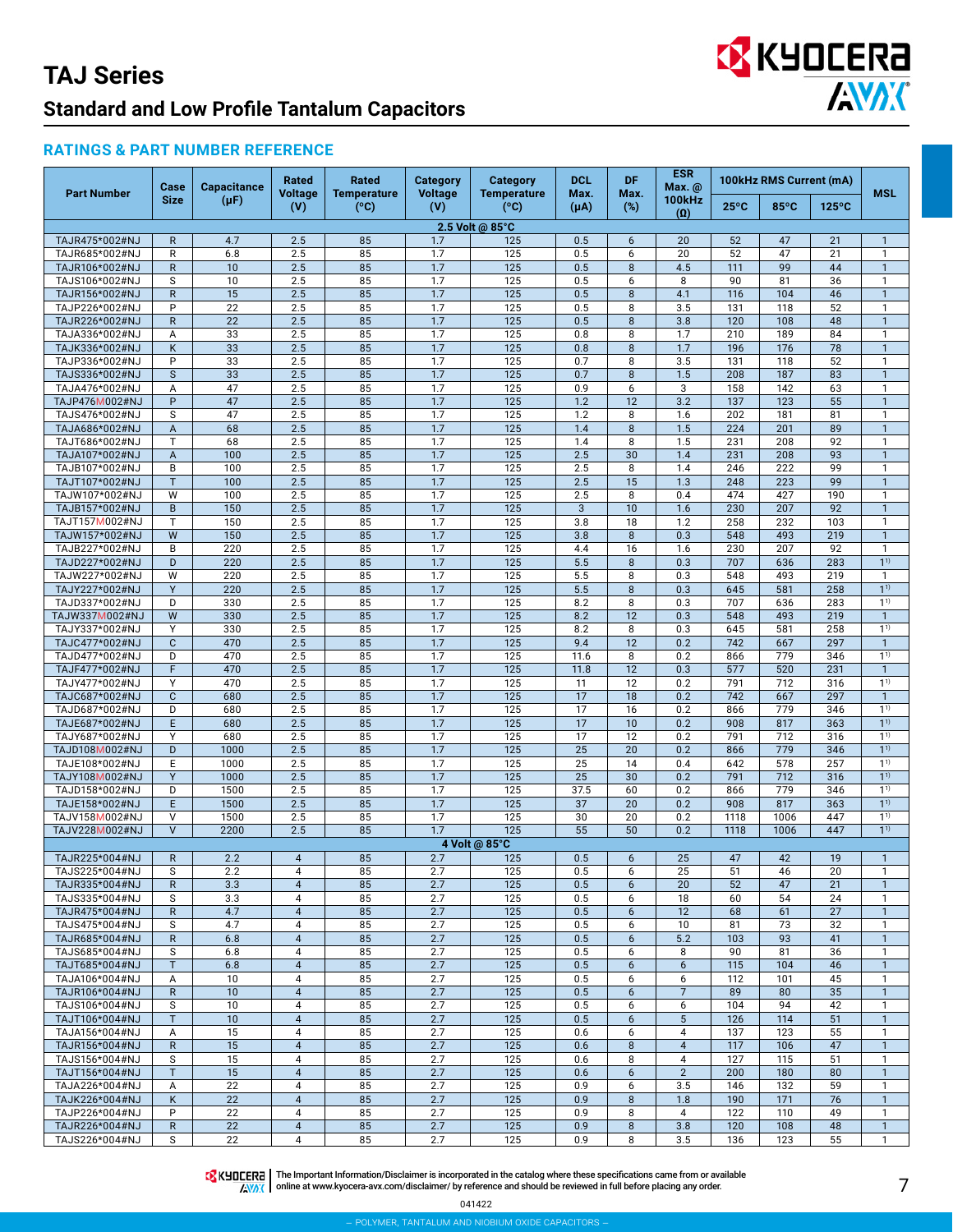# EX KYOCERA

#### **RATINGS & PART NUMBER REFERENCE**

|                                  | Case              | <b>Capacitance</b> | Rated                            | Rated                      | <b>Category</b>                  | <b>Category</b>                     | <b>DCL</b>        | <b>DF</b>            | ESR<br>Max. @                      |                | 100kHz RMS Current (mA) |                 |                                  |
|----------------------------------|-------------------|--------------------|----------------------------------|----------------------------|----------------------------------|-------------------------------------|-------------------|----------------------|------------------------------------|----------------|-------------------------|-----------------|----------------------------------|
| <b>Part Number</b>               | <b>Size</b>       | $(\mu F)$          | <b>Voltage</b><br>(V)            | <b>Temperature</b><br>(°C) | <b>Voltage</b><br>(V)            | <b>Temperature</b><br>$(^{\circ}C)$ | Max.<br>$(\mu A)$ | Max.<br>(%)          | <b>100kHz</b><br>$\left( 0\right)$ | $25^{\circ}$ C | 85°C                    | $125^{\circ}$ C | <b>MSL</b>                       |
| TAJT226*004#NJ                   | $\mathsf{T}$      | 22                 | $\overline{4}$                   | 85                         | 2.7                              | 125                                 | 0.9               | 6                    | 1.9                                | 205            | 185                     | 82              | $\mathbf{1}$                     |
| TAJA336*004#NJ                   | Α                 | 33                 | 4                                | 85                         | 2.7                              | 125                                 | 1.3               | 6                    | 3                                  | 158            | 142                     | 63              | 1                                |
| TAJB336*004#NJ                   | B                 | 33                 | $\overline{4}$                   | 85                         | 2.7                              | 125                                 | 1.3               | $6\phantom{1}$       | 2.8                                | 174            | 157                     | 70              | $\mathbf{1}$                     |
| TAJK336*004#NJ                   | Κ                 | 33                 | 4                                | 85                         | 2.7                              | 125                                 | 1.3               | 10                   | 1.7                                | 196            | 176                     | 78              | $\mathbf{1}$                     |
| TAJP336M004#NJ                   | P                 | 33                 | $\overline{4}$                   | 85                         | 2.7                              | 125                                 | 1.3               | 8                    | 2.8                                | 146            | 132                     | 59              | $\mathbf{1}$                     |
| TAJS336*004#NJ<br>TAJT336*004#NJ | S<br>T            | 33<br>33           | 4<br>$\overline{4}$              | 85<br>85                   | 2.7<br>2.7                       | 125<br>125                          | 1.3<br>1.3        | 8<br>6               | 1.7<br>1.7                         | 196<br>217     | 176<br>195              | 78<br>87        | $\mathbf{1}$<br>$\mathbf{1}$     |
| TAJW336*004#NJ                   | W                 | $\overline{33}$    | $\overline{4}$                   | 85                         | 2.7                              | 125                                 | 1.3               | 6                    | 0.6                                | 387            | 349                     | 155             | $\mathbf{1}$                     |
| TAJA476*004#NJ                   | A                 | 47                 | $\overline{4}$                   | 85                         | 2.7                              | 125                                 | 1.9               | 8                    | 2.6                                | 170            | 153                     | 68              | $\mathbf{1}$                     |
| TAJB476*004#NJ                   | B                 | 47                 | 4                                | 85                         | 2.7                              | 125                                 | 1.9               | 6                    | 2.4                                | 188            | 169                     | 75              | $\mathbf{1}$                     |
| TAJT476*004#NJ                   | $\mathsf{T}$      | 47                 | $\overline{4}$                   | 85                         | 2.7                              | 125                                 | 1.9               | 10                   | 1.6                                | 224            | 201                     | 89              | $\mathbf{1}$                     |
| TAJW476*004#NJ                   | W                 | 47                 | 4                                | 85                         | 2.7                              | 125                                 | 1.9               | 6                    | 0.5                                | 424            | 382                     | 170             | $\mathbf{1}$                     |
| TAJA686*004#NJ                   | A                 | 68                 | $\overline{4}$                   | 85                         | 2.7                              | 125                                 | 2.7               | 10                   | 1.5                                | 224            | 201                     | 89              | $\mathbf{1}$                     |
| TAJB686*004#NJ                   | B<br>$\mathsf{T}$ | 68<br>68           | 4<br>$\overline{4}$              | 85<br>85                   | 2.7<br>2.7                       | 125<br>125                          | 2.7<br>2.7        | 6<br>15              | 1.8<br>1.5                         | 217<br>231     | 196<br>208              | 87<br>92        | $\mathbf{1}$<br>$\mathbf{1}$     |
| TAJT686*004#NJ<br>TAJW686*004#NJ | W                 | 68                 | $\overline{4}$                   | 85                         | 2.7                              | 125                                 | 2.7               | 6                    | 0.4                                | 474            | 427                     | 190             | $\mathbf{1}$                     |
| TAJA107*004#NJ                   | A                 | 100                | $\overline{4}$                   | 85                         | 2.7                              | 125                                 | $\overline{4}$    | 30                   | 1.4                                | 231            | 208                     | 93              | $\mathbf{1}$                     |
| TAJB107*004#NJ                   | B                 | 100                | 4                                | 85                         | 2.7                              | 125                                 | 4                 | 8                    | 0.9                                | 307            | 277                     | 123             | $\mathbf{1}$                     |
| TAJC107*004#NJ                   | $\mathbf{C}$      | 100                | $\overline{4}$                   | 85                         | 2.7                              | 125                                 | $\sqrt{4}$        | $6\phantom{1}$       | 1.3                                | 291            | 262                     | 116             | $\mathbf{1}$                     |
| TAJT107M004#NJ                   | T                 | 100                | 4                                | 85                         | 2.7                              | 125                                 | 4                 | 14                   | 1.4                                | 239            | 215                     | 96              | $\mathbf{1}$                     |
| TAJW107*004#NJ                   | W                 | 100                | $\overline{4}$                   | 85                         | 2.7                              | 125                                 | $\overline{4}$    | 6                    | 0.4                                | 474            | 427                     | 190             | $\mathbf{1}$                     |
| TAJB157*004#NJ                   | B                 | 150                | $\overline{4}$<br>$\overline{4}$ | 85                         | 2.7                              | 125                                 | 6                 | 10                   | 1.5                                | 238            | 214                     | 95              | $\mathbf{1}$                     |
| TAJC157*004#NJ<br>TAJW157*004#NJ | $\mathbf{C}$<br>W | 150<br>150         | $\overline{4}$                   | 85<br>85                   | 2.7<br>2.7                       | 125<br>125                          | 6<br>6            | $6\overline{6}$<br>6 | 0.3<br>0.5                         | 606<br>424     | 545<br>382              | 242<br>170      | $\mathbf{1}$<br>$\mathbf{1}$     |
| TAJY157*004#NJ                   | Y                 | 150                | $\overline{4}$                   | 85                         | 2.7                              | 125                                 | 6                 | 6                    | 0.4                                | 559            | 503                     | 224             | 1 <sup>1</sup>                   |
| TAJB227*004#NJ                   | B                 | 220                | 4                                | 85                         | 2.7                              | 125                                 | 8.8               | 12                   | 1.1                                | 278            | 250                     | 111             | $\mathbf{1}$                     |
| TAJC227*004#NJ                   | $\mathsf{C}$      | 220                | $\overline{4}$                   | 85                         | 2.7                              | 125                                 | 8.8               | 8                    | 1.2                                | 303            | 272                     | 121             | $\overline{1}$                   |
| TAJD227*004#NJ                   | D                 | 220                | 4                                | 85                         | 2.7                              | 125                                 | 8.8               | 8                    | 0.9                                | 408            | 367                     | 163             | 1 <sup>1</sup>                   |
| TAJW227*004#NJ                   | W                 | 220                | $\overline{4}$                   | 85                         | 2.7                              | 125                                 | 8.8               | 8                    | 0.3                                | 548            | 493                     | 219             | $\mathbf{1}$                     |
| TAJX227*004#NJ                   | X                 | 220                | 4                                | 85                         | 2.7                              | 125                                 | 8.8               | 8                    | 0.3                                | 577            | 520                     | 231             | 1 <sup>1</sup>                   |
| TAJY227*004#NJ                   | Y<br>C            | 220<br>330         | $\overline{4}$<br>4              | 85<br>85                   | 2.7<br>2.7                       | 125                                 | 8.8<br>13.2       | 8<br>8               | 0.3<br>0.3                         | 645<br>606     | 581<br>545              | 258<br>242      | $1^{1}$<br>$\mathbf{1}$          |
| TAJC337*004#NJ<br>TAJD337*004#NJ | D                 | 330                | $\overline{4}$                   | 85                         | 2.7                              | 125<br>125                          | 13.2              | 8                    | 0.9                                | 408            | 367                     | 163             | $1^{1}$                          |
| TAJF337*004#NJ                   | F                 | 330                | 4                                | 85                         | 2.7                              | 125                                 | 13.2              | 10                   | 0.3                                | 577            | 520                     | 231             | $\mathbf{1}$                     |
| TAJX337*004#NJ                   | X                 | 330                | $\overline{4}$                   | 85                         | 2.7                              | 125                                 | 13.2              | 8                    | 0.3                                | 577            | 520                     | 231             | $1^{1}$                          |
| TAJY337*004#NJ                   | Y                 | 330                | 4                                | 85                         | 2.7                              | 125                                 | 13.2              | 12                   | 0.4                                | 559            | 503                     | 224             | 1 <sup>1</sup>                   |
| TAJC477*004#NJ                   | $\mathbf{C}$      | 470                | $\overline{4}$                   | 85                         | 2.7                              | 125                                 | 18.8              | 14                   | 0.3                                | 606            | 545                     | 242             | $\mathbf{1}$                     |
| TAJD477*004#NJ                   | D                 | 470                | 4                                | 85                         | 2.7                              | 125                                 | 18.8              | 12                   | 0.9                                | 408            | 367                     | 163             | 1 <sup>1</sup>                   |
| TAJE477*004#NJ                   | E                 | 470<br>470         | $\overline{4}$                   | 85                         | 2.7<br>2.7                       | 125                                 | 18.8<br>18.8      | 10                   | 0.5<br>0.4                         | 574<br>559     | 517                     | 230<br>224      | 1 <sup>1</sup><br>$1^{1}$        |
| TAJY477*004#NJ<br>TAJD687*004#NJ | Υ<br>D            | 680                | 4<br>$\overline{4}$              | 85<br>85                   | 2.7                              | 125<br>125                          | 27.2              | 14<br>14             | 0.5                                | 548            | 503<br>493              | 219             | 1 <sup>1</sup>                   |
| TAJE687*004#NJ                   | Ε                 | 680                | 4                                | 85                         | 2.7                              | 125                                 | 27.2              | 10                   | 0.9                                | 428            | 385                     | 171             | $1^{1}$                          |
| TAJY687M004#NJ                   | Y                 | 680                | $\overline{4}$                   | 85                         | 2.7                              | 125                                 | 27.2              | 25                   | 0.2                                | 791            | 712                     | 316             | 1 <sup>1</sup>                   |
| TAJD108*004#NJ                   | D                 | 1000               | 4                                | 85                         | 2.7                              | 125                                 | 40                | 60                   | 0.2                                | 866            | 779                     | 346             | 1 <sup>1</sup>                   |
| TAJE108*004#NJ                   | E                 | 1000               | $\overline{4}$                   | 85                         | 2.7                              | 125                                 | 40                | 14                   | 0.4                                | 642            | 578                     | 257             | 1 <sup>1</sup>                   |
| TAJV108*004#NJ                   | V                 | 1000               | 4                                | 85                         | 2.7                              | 125                                 | 40                | 16                   | 0.2                                | 1118           | 1006                    | 447             | $1^{1}$                          |
| TAJE158*004#NJ<br>TAJV158M004#NJ | E<br>V            | 1500<br>1500       | $\overline{\mathbf{4}}$<br>4     | 85<br>85                   | 2.7<br>2.7                       | 125<br>125                          | 60<br>60          | 30<br>30             | 0.2<br>0.2                         | 908<br>1118    | 817<br>1006             | 363<br>447      | 1 <sup>1</sup><br>1 <sup>1</sup> |
|                                  |                   |                    |                                  |                            |                                  | 6.3 Volt @ $85^{\circ}$ C           |                   |                      |                                    |                |                         |                 |                                  |
| TAJR155*006#NJ                   | R                 | 1.5                | 6.3                              | 85                         | 4                                | 125                                 | 0.5               | 6                    | 25                                 | 47             | 42                      | 19              | $\mathbf{1}$                     |
| TAJS155*006#NJ                   | $\mathsf S$       | 1.5                | 6.3                              | 85                         | $\overline{4}$                   | 125                                 | 0.5               | 6                    | 25                                 | 51             | 46                      | 20              | $\mathbf{1}$                     |
| TAJA225*006#NJ                   | Α                 | 2.2                | 6.3                              | 85                         | $\overline{4}$                   | 125                                 | 0.5               | 6                    | 9                                  | 91             | 82                      | 37              | $\mathbf{1}$                     |
| TAJR225*006#NJ                   | R                 | 2.2                | 6.3                              | 85                         | $\overline{4}$                   | 125                                 | 0.5               | 6                    | 20                                 | 52             | 47                      | 21              | $\mathbf{1}$                     |
| TAJS225*006#NJ                   | $\mathbb S$       | 2.2                | 6.3                              | 85                         | $\overline{4}$                   | 125                                 | 0.5               | 6                    | 18                                 | 60             | 54                      | 24              | $\mathbf{1}$                     |
| TAJA335*006#NJ<br>TAJR335*006#NJ | A<br>R            | 3.3<br>3.3         | 6.3<br>6.3                       | 85<br>85                   | $\overline{4}$<br>$\overline{4}$ | 125<br>125                          | 0.5<br>0.5        | 6<br>6               | $\overline{7}$<br>12               | 104<br>68      | 93<br>61                | 41<br>27        | $\mathbf{1}$<br>$\mathbf{1}$     |
| TAJS335*006#NJ                   | S                 | 3.3                | 6.3                              | 85                         | $\overline{4}$                   | 125                                 | 0.5               | 6                    | 9                                  | 85             | 76                      | 34              | $\mathbf{1}$                     |
| TAJA475*006#NJ                   | Α                 | 4.7                | 6.3                              | 85                         | $\overline{4}$                   | 125                                 | 0.5               | 6                    | 6                                  | 112            | 101                     | 45              | $\mathbf{1}$                     |
| TAJR475*006#NJ                   | $\mathsf{R}$      | 4.7                | 6.3                              | 85                         | $\overline{4}$                   | 125                                 | 0.5               | 6                    | $\overline{7}$                     | 89             | 80                      | 35              | $\mathbf{1}$                     |
| TAJS475*006#NJ                   | S                 | 4.7                | 6.3                              | 85                         | 4                                | 125                                 | 0.5               | 6                    | 7.5                                | 93             | 84                      | 37              | $\mathbf{1}$                     |
| TAJT475*006#NJ                   | T                 | 4.7                | 6.3                              | 85                         | $\overline{4}$                   | 125                                 | 0.5               | 6                    | 6                                  | 115            | 104                     | 46              | $\mathbf{1}$                     |
| TAJA685*006#NJ                   | Α                 | 6.8                | 6.3                              | 85                         | $\overline{4}$                   | 125                                 | 0.5               | 6                    | 5                                  | 122            | 110                     | 49              | $\mathbf{1}$                     |
| TAJB685*006#NJ                   | $\,$ B            | 6.8                | 6.3                              | 85                         | $\overline{4}$                   | 125                                 | 0.6               | 6                    | $\sqrt{5}$                         | 130            | 117                     | 52              | $\mathbf{1}$                     |
| TAJR685*006#NJ<br>TAJS685*006#NJ | R<br>S            | 6.8<br>6.8         | 6.3<br>6.3                       | 85<br>85                   | 4<br>$\overline{4}$              | 125<br>125                          | 0.5<br>0.5        | 8<br>6               | $\overline{7}$<br>2.6              | 89<br>158      | 80<br>142               | 35<br>63        | $\mathbf{1}$<br>$\mathbf{1}$     |
| TAJT685*006#NJ                   | T                 | 6.8                | 6.3                              | 85                         | 4                                | 125                                 | 0.5               | 6                    | 5                                  | 126            | 114                     | 51              | $\mathbf{1}$                     |
| TAJA106*006#NJ                   | A                 | 10                 | 6.3                              | 85                         | $\overline{4}$                   | 125                                 | 0.6               | 6                    | $\overline{4}$                     | 137            | 123                     | 55              | $\mathbf{1}$                     |
| TAJB106*006#NJ                   | B                 | 10                 | 6.3                              | 85                         | $\overline{4}$                   | 125                                 | 0.6               | 6                    | 3                                  | 168            | 151                     | 67              | $\mathbf{1}$                     |
| TAJP106*006#NJ                   | P                 | 10                 | 6.3                              | 85                         | $\overline{4}$                   | 125                                 | 0.6               | 8                    | 6                                  | 100            | 90                      | 40              | $\mathbf{1}$                     |
| TAJR106*006#NJ                   | R                 | 10                 | 6.3                              | 85                         | $\overline{\mathbf{4}}$          | 125                                 | 0.6               | 8                    | 6                                  | 96             | 86                      | 38              | $\mathbf{1}$                     |

8

The Important Information/Disclaimer is incorporated in the catalog where these specifications came from or available<br>online at [www.kyocera-avx.com/disclaimer/](http://www.kyocera-avx.com/disclaimer/) by reference and should be reviewed in full before placing any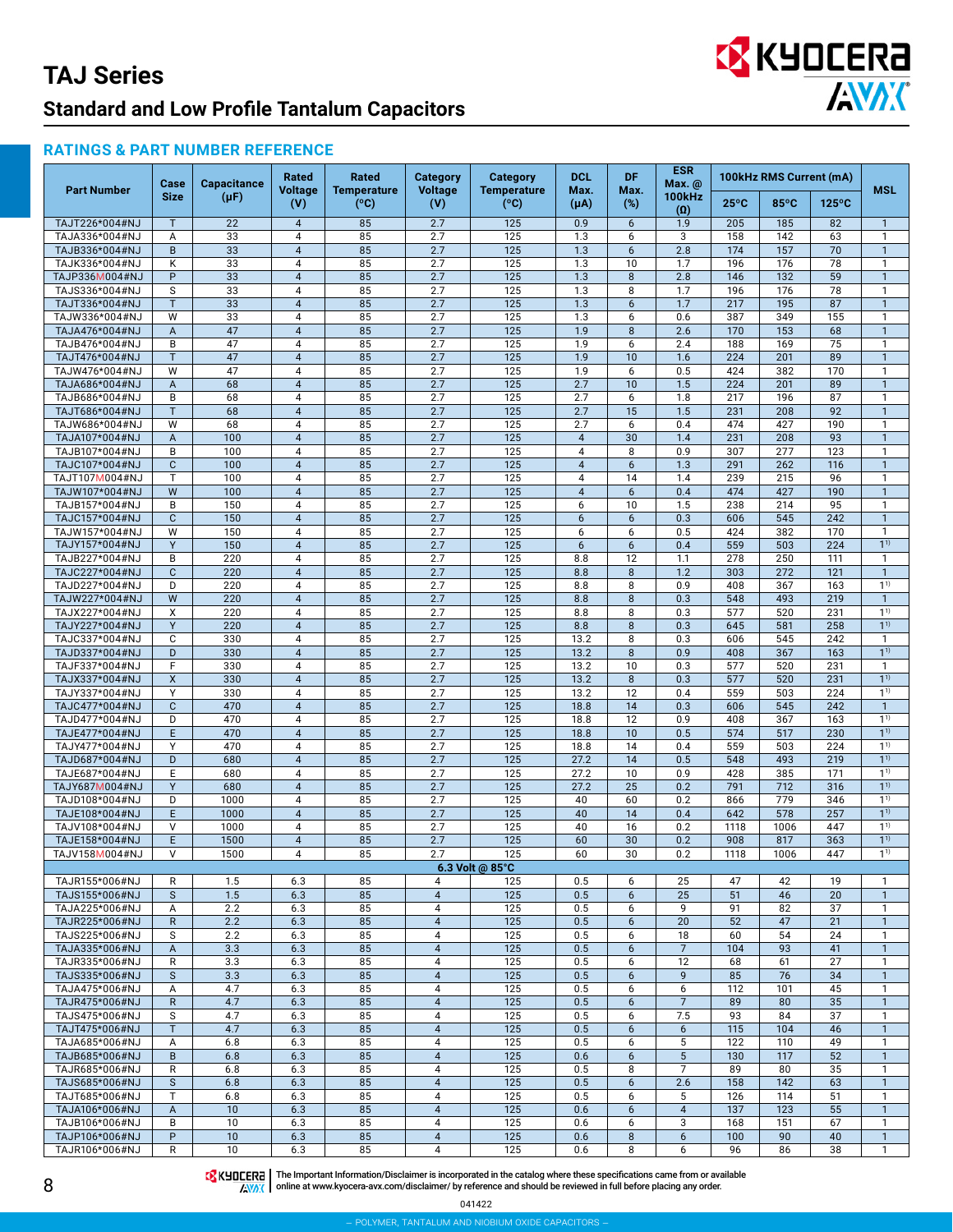# EX KYOCERA

#### **RATINGS & PART NUMBER REFERENCE**

|                                  | Case              | <b>Capacitance</b> | Rated                 | Rated                               | <b>Category</b>              | <b>Category</b>            | <b>DCL</b>            | <b>DF</b>            | ESR<br>Max. @               |                | 100kHz RMS Current (mA) |                 |                                  |
|----------------------------------|-------------------|--------------------|-----------------------|-------------------------------------|------------------------------|----------------------------|-----------------------|----------------------|-----------------------------|----------------|-------------------------|-----------------|----------------------------------|
| <b>Part Number</b>               | <b>Size</b>       | $(\mu F)$          | <b>Voltage</b><br>(V) | <b>Temperature</b><br>$(^{\circ}C)$ | <b>Voltage</b><br>(V)        | <b>Temperature</b><br>(°C) | Max.<br>$(\mu A)$     | Max.<br>$(\%)$       | <b>100kHz</b><br>$(\Omega)$ | $25^{\circ}$ C | 85°C                    | $125^{\circ}$ C | <b>MSL</b>                       |
| TAJS106*006#NJ                   | $\mathsf S$       | 10                 | 6.3                   | 85                                  | $\overline{4}$               | 125                        | 0.6                   | 8                    | $\overline{4}$              | 127            | 115                     | 51              | $\mathbf{1}$                     |
| TAJT106*006#NJ                   | T                 | 10                 | 6.3                   | 85                                  | $\sqrt{4}$                   | 125                        | 0.6                   | 6                    | $\overline{4}$              | 141            | 127                     | 57              | $\mathbf{1}$                     |
| TAJA156*006#NJ                   | A                 | 15                 | 6.3                   | 85                                  | $\sqrt{4}$                   | 125                        | 0.9                   | 6                    | 3.5                         | 146            | 132                     | 59              | $\mathbf{1}$                     |
| TAJB156*006#NJ                   | B                 | 15                 | 6.3                   | 85                                  | $\overline{4}$               | 125                        | 0.9                   | 6                    | $\overline{2}$              | 206            | 186                     | 82              | $\mathbf{1}$                     |
| TAJK156*006#NJ                   | K                 | 15                 | 6.3                   | 85                                  | $\sqrt{4}$                   | 125                        | 0.9                   | 6                    | $\overline{2}$              | 180            | 162                     | 72              | $\mathbf{1}$<br>$\mathbf{1}$     |
| TAJP156*006#NJ<br>TAJR156*006#NJ | P<br>$\mathsf{R}$ | 15<br>15           | 6.3<br>6.3            | 85<br>85                            | $\overline{4}$<br>$\sqrt{4}$ | 125<br>125                 | 0.9<br>0.9            | 8<br>8               | 3.5<br>4.1                  | 131<br>116     | 118<br>104              | 52<br>46        | $\mathbf{1}$                     |
| TAJS156*006#NJ                   | S                 | 15                 | 6.3                   | 85                                  | $\overline{\mathbf{4}}$      | 125                        | 0.9                   | 8                    | 3.5                         | 136            | 123                     | 55              | $\mathbf{1}$                     |
| TAJT156*006#NJ                   | T                 | 15                 | 6.3                   | 85                                  | $\overline{4}$               | 125                        | 0.9                   | 6                    | 3.5                         | 151            | 136                     | 60              | $\mathbf{1}$                     |
| TAJA226*006#NJ                   | А                 | 22                 | 6.3                   | 85                                  | $\overline{\mathbf{4}}$      | 125                        | 1.4                   | 6                    | 3                           | 158            | 142                     | 63              | $\mathbf{1}$                     |
| TAJB226*006#NJ                   | B                 | 22                 | 6.3                   | 85                                  | $\overline{4}$               | 125                        | 1.4                   | 6                    | 2.5                         | 184            | 166                     | 74              | $\mathbf{1}$                     |
| TAJC226*006#NJ                   | C                 | 22                 | 6.3                   | 85                                  | $\overline{\mathbf{4}}$      | 125                        | 1.4                   | 6                    | $\overline{2}$              | 235            | 211                     | 94              | $\mathbf{1}$                     |
| TAJK226*006#NJ                   | Κ                 | 22                 | 6.3                   | 85                                  | $\sqrt{4}$                   | 125                        | 1.3                   | 10                   | 1.8                         | 190            | 171                     | 76              | $\overline{1}$                   |
| TAJP226M006#NJ                   | P                 | 22                 | 6.3                   | 85                                  | $\overline{4}$               | 125                        | 1.3                   | 8                    | 3.3                         | 135            | 121                     | 54              | $\mathbf{1}$                     |
| TAJS226*006#NJ                   | $\mathsf S$       | 22                 | 6.3                   | 85                                  | $\sqrt{4}$                   | 125                        | 1.3                   | 10                   | 1.8                         | 190            | 171                     | 76              | $\mathbf{1}$                     |
| TAJT226*006#NJ                   | $\mathsf{T}$<br>W | 22                 | 6.3                   | 85<br>85                            | $\sqrt{4}$<br>$\sqrt{4}$     | 125<br>125                 | 1.4                   | 8<br>6               | 2.5<br>0.6                  | 179<br>387     | 161<br>349              | 72<br>155       | $\mathbf{1}$<br>$\mathbf{1}$     |
| TAJW226*006#NJ<br>TAJA336*006#NJ | Α                 | 22<br>33           | 6.3<br>6.3            | 85                                  | $\overline{\mathbf{4}}$      | 125                        | 1.3<br>2.1            | 8                    | 2.2                         | 185            | 166                     | 74              | $\mathbf{1}$                     |
| TAJB336*006#NJ                   | B                 | 33                 | 6.3                   | 85                                  | $\sqrt{4}$                   | 125                        | 2.1                   | 6                    | 2.2                         | 197            | 177                     | 79              | $\overline{1}$                   |
| TAJC336*006#NJ                   | C                 | 33                 | 6.3                   | 85                                  | $\overline{4}$               | 125                        | 2.1                   | 6                    | 1.8                         | 247            | 222                     | 99              | $\mathbf{1}$                     |
| TAJT336*006#NJ                   | T                 | 33                 | 6.3                   | 85                                  | $\sqrt{4}$                   | 125                        | 2.1                   | 10                   | 2.5                         | 179            | 161                     | 72              | $\mathbf{1}$                     |
| TAJW336*006#NJ                   | W                 | 33                 | 6.3                   | 85                                  | $\overline{\mathbf{4}}$      | 125                        | $\overline{2}$        | 6                    | 0.5                         | 424            | 382                     | 170             | $\mathbf{1}$                     |
| TAJA476*006#NJ                   | A                 | 47                 | 6.3                   | 85                                  | $\sqrt{4}$                   | 125                        | 2.8                   | 10                   | 1.6                         | 217            | 195                     | 87              | $\mathbf{1}$                     |
| TAJB476*006#NJ                   | B                 | 47                 | 6.3                   | 85                                  | $\overline{\mathbf{4}}$      | 125                        | 3                     | 6                    | 2                           | 206            | 186                     | 82              | $\mathbf{1}$                     |
| TAJC476*006#NJ                   | $\mathbf C$       | 47                 | 6.3                   | 85                                  | $\overline{4}$               | 125                        | $\overline{3}$        | $6\phantom{1}$       | 1.6                         | 262            | 236                     | 105             | $\mathbf{1}$                     |
| TAJD476*006#NJ                   | D                 | 47                 | 6.3                   | 85                                  | $\overline{\mathbf{4}}$      | 125                        | 3                     | 6                    | 1.1                         | 369            | 332                     | 148             | 11)                              |
| TAJT476*006#NJ                   | $\mathsf{T}$<br>W | 47<br>47           | 6.3                   | 85<br>85                            | $\sqrt{4}$<br>$\sqrt{4}$     | 125<br>125                 | 2.8                   | 10                   | 1.6                         | 224<br>424     | 201<br>382              | 89<br>170       | $\mathbf{1}$                     |
| TAJW476*006#NJ<br>TAJB686*006#NJ | B                 | 68                 | 6.3<br>6.3            | 85                                  | $\overline{4}$               | 125                        | 2.8<br>$\overline{4}$ | 6<br>8               | 0.5<br>0.9                  | 307            | 277                     | 123             | $\mathbf{1}$<br>$\mathbf{1}$     |
| TAJC686*006#NJ                   | C                 | 68                 | 6.3                   | 85                                  | $\overline{4}$               | 125                        | 4.3                   | 6                    | 1.5                         | 271            | 244                     | 108             | $\mathbf{1}$                     |
| TAJD686*006#NJ                   | D                 | 68                 | 6.3                   | 85                                  | $\sqrt{4}$                   | 125                        | 4.3                   | 6                    | 0.9                         | 408            | 367                     | 163             | 1 <sup>1</sup>                   |
| TAJW686*006#NJ                   | W                 | 68                 | 6.3                   | 85                                  | $\sqrt{4}$                   | 125                        | 4.3                   | 6                    | 1.5                         | 245            | 220                     | 98              | $\mathbf{1}$                     |
| TAJB107*006#NJ                   | $\sf B$           | 100                | 6.3                   | 85                                  | $\overline{4}$               | 125                        | 6.3                   | 10                   | 1.7                         | 224            | 201                     | 89              | $\mathbf{1}$                     |
| TAJC107*006#NJ                   | C                 | 100                | 6.3                   | 85                                  | $\sqrt{4}$                   | 125                        | 6.3                   | 6                    | 0.9                         | 350            | 315                     | 140             | $\mathbf{1}$                     |
| TAJD107*006#NJ                   | D                 | 100                | 6.3                   | 85                                  | $\sqrt{4}$                   | 125                        | 6.3                   | 6                    | 0.9                         | 408            | 367                     | 163             | $1^{1}$                          |
| TAJW107*006#NJ                   | W                 | 100                | 6.3                   | 85                                  | $\overline{4}$               | 125                        | 6.3                   | 6                    | 0.9                         | 316            | 285                     | 126             | $\mathbf{1}$                     |
| TAJY107*006#NJ                   | Y                 | 100                | 6.3                   | 85                                  | $\sqrt{4}$                   | 125                        | 6.3                   | $6\phantom{1}$       | 0.7                         | 423            | 380                     | 169             | 1 <sup>1</sup><br>$\overline{1}$ |
| TAJB157M006#NJ<br>TAJC157*006#NJ | B<br>$\mathbf C$  | 150<br>150         | 6.3<br>6.3            | 85<br>85                            | $\sqrt{4}$<br>$\sqrt{4}$     | 125<br>125                 | 9.5<br>9.5            | 10<br>$6\phantom{1}$ | 1.2<br>1.3                  | 266<br>291     | 240<br>262              | 106<br>116      | $\overline{1}$                   |
| TAJD157*006#NJ                   | D                 | 150                | 6.3                   | 85                                  | $\overline{4}$               | 125                        | 9.5                   | 6                    | 0.9                         | 408            | 367                     | 163             | 1 <sup>1</sup>                   |
| TAJW157*006#NJ                   | W                 | 150                | 6.3                   | 85                                  | $\overline{4}$               | 125                        | $\overline{9}$        | 8                    | 0.3                         | 548            | 493                     | 219             | $\overline{1}$                   |
| TAJX157*006#NJ                   | X                 | 150                | 6.3                   | 85                                  | $\sqrt{4}$                   | 125                        | 9                     | 6                    | 0.4                         | 500            | 450                     | 200             | 1 <sup>1</sup>                   |
| TAJY157*006#NJ                   | Y                 | 150                | 6.3                   | 85                                  | $\overline{4}$               | 125                        | 9.5                   | 6                    | 0.4                         | 559            | 503                     | 224             | 1 <sup>1</sup>                   |
| TAJC227*006#NJ                   | C                 | 220                | 6.3                   | 85                                  | $\sqrt{4}$                   | 125                        | 13.9                  | 8                    | 1.2                         | 303            | 272                     | 121             | $\mathbf{1}$                     |
| TAJD227*006#NJ                   | D                 | 220                | 6.3                   | 85                                  | $\sqrt{4}$                   | $\overline{125}$           | 13.9                  | 8                    | 0.4                         | 612            | 551                     | 245             | 1 <sup>1</sup>                   |
| TAJE227*006#NJ                   | E                 | 220                | 6.3                   | 85                                  | $\overline{4}$               | 125                        | 13.9                  | 8                    | 0.4                         | 642            | 578                     | 257             | 1 <sup>1</sup>                   |
| TAJF227*006#NJ                   | F                 | 220                | 6.3                   | 85                                  | $\sqrt{4}$                   | 125                        | 13.2                  | 10                   | 0.3                         | 577            | 520                     | 231             | $\mathbf{1}$                     |
| TAJX227*006#NJ                   | X                 | 220                | 6.3                   | 85                                  | $\overline{4}$               | 125                        | 13.2                  | 8                    | 0.3                         | 577            | 520                     | 231             | 1 <sup>1</sup>                   |
| TAJY227*006#NJ<br>TAJC337*006#NJ | Y<br>C            | 220<br>330         | 6.3<br>6.3            | 85<br>85                            | 4<br>$\overline{4}$          | 125<br>125                 | 13.9<br>19.8          | 8<br>12              | 0.7<br>0.5                  | 423<br>469     | 380<br>422              | 169<br>188      | $1^{11}$<br>$\mathbf{1}$         |
| TAJD337*006#NJ                   | D                 | 330                | 6.3                   | 85                                  | $\overline{4}$               | 125                        | 20.8                  | 8                    | 0.4                         | 612            | 551                     | 245             | $1^{1}$                          |
| TAJE337*006#NJ                   | Ε                 | 330                | 6.3                   | 85                                  | $\overline{4}$               | 125                        | 20.8                  | 8                    | 0.4                         | 642            | 578                     | 257             | $1^{1}$                          |
| TAJY337*006#NJ                   | Y                 | 330                | 6.3                   | 85                                  | $\overline{4}$               | 125                        | 20.8                  | 12                   | 0.4                         | 559            | 503                     | 224             | $1^{1}$                          |
| TAJD477*006#NJ                   | D                 | 470                | 6.3                   | 85                                  | 4                            | 125                        | 28                    | 12                   | 0.4                         | 612            | 551                     | 245             | $1^{1}$                          |
| TAJE477*006#NJ                   | E                 | 470                | 6.3                   | 85                                  | $\overline{4}$               | 125                        | 28                    | 10                   | 0.4                         | 642            | 578                     | 257             | $1^{1}$                          |
| TAJV477*006#NJ                   | V                 | 470                | 6.3                   | 85                                  | $\overline{4}$               | 125                        | 28                    | 10                   | 0.4                         | 791            | 712                     | 316             | $1^{1}$                          |
| TAJY477*006#NJ                   | Y                 | 470                | 6.3                   | 85                                  | $\overline{4}$               | 125                        | 28.2                  | 20                   | 0.2                         | 791            | 712                     | 316             | $1^{1}$                          |
| TAJD687*006#NJV                  | D                 | 680                | 6.3                   | 85                                  | 4                            | 125                        | 40.8                  | 20                   | 0.5                         | 548            | 493                     | 219             | 3<br>$1^{1}$                     |
| TAJE687*006#NJ<br>TAJV687*006#NJ | E<br>V            | 680<br>680         | 6.3<br>6.3            | 85<br>85                            | $\overline{4}$<br>4          | 125<br>125                 | 42.8<br>42.8          | 10<br>10             | 0.5<br>0.5                  | 574<br>707     | 517<br>636              | 230<br>283      | $1^{1}$                          |
| TAJE108M006#NJ                   | E                 | 1000               | 6.3                   | 85                                  | $\overline{4}$               | 125                        | 60                    | 20                   | 0.2                         | 908            | 817                     | 363             | $1^{1}$                          |
| TAJV108M006#NJ                   | V                 | 1000               | 6.3                   | 85                                  | 4                            | 125                        | 60                    | 16                   | 0.2                         | 1118           | 1006                    | 447             | $1^{1}$                          |
|                                  |                   |                    |                       |                                     |                              | 10 Volt @ 85°C             |                       |                      |                             |                |                         |                 |                                  |
| TAJR105*010#NJ                   | R                 | $\mathbf{1}$       | 10                    | 85                                  | $\overline{7}$               | 125                        | 0.5                   | 4                    | 25                          | 47             | 42                      | 19              | $\mathbf{1}$                     |
| TAJS105*010#NJ                   | $\mathsf{s}$      | $\mathbf{1}$       | 10                    | 85                                  | $\overline{7}$               | 125                        | 0.5                   | $\overline{4}$       | 25                          | 51             | 46                      | 20              | $\mathbf{1}$                     |
| TAJA155*010#NJ                   | Α                 | 1.5                | 10                    | 85                                  | $\overline{7}$               | 125                        | 0.5                   | 6                    | 10                          | 87             | 78                      | 35              | $\mathbf{1}$                     |
| TAJR155*010#NJ                   | $\mathsf{R}$      | 1.5                | 10                    | 85                                  | $\overline{7}$               | 125                        | 0.5                   | 6                    | 20                          | 52             | 47                      | 21              | $\mathbf{1}$                     |
| TAJS155*010#NJ                   | S                 | 1.5                | 10                    | 85                                  | $\overline{7}$               | 125                        | 0.5                   | 6                    | 20                          | 57             | 51                      | 23              | $\mathbf{1}$                     |
| TAJA225*010#NJ                   | A                 | 2.2                | 10                    | 85                                  | $\overline{7}$               | 125                        | 0.5                   | 6                    | $\overline{7}$              | 104            | 93                      | 41              | $\mathbf{1}$                     |
| TAJR225*010#NJ                   | $\mathsf R$       | $2.2\,$            | 10                    | 85                                  | $\overline{7}$               | 125                        | 0.5                   | 6                    | 15                          | 61             | 54                      | 24              | $\mathbf{1}$                     |

The Important Information/Disclaimer is incorporated in the catalog where these specifications came from or available<br>online at [www.kyocera-avx.com/disclaimer/](http://www.avx.com/disclaimer/) by reference and should be reviewed in full before placing any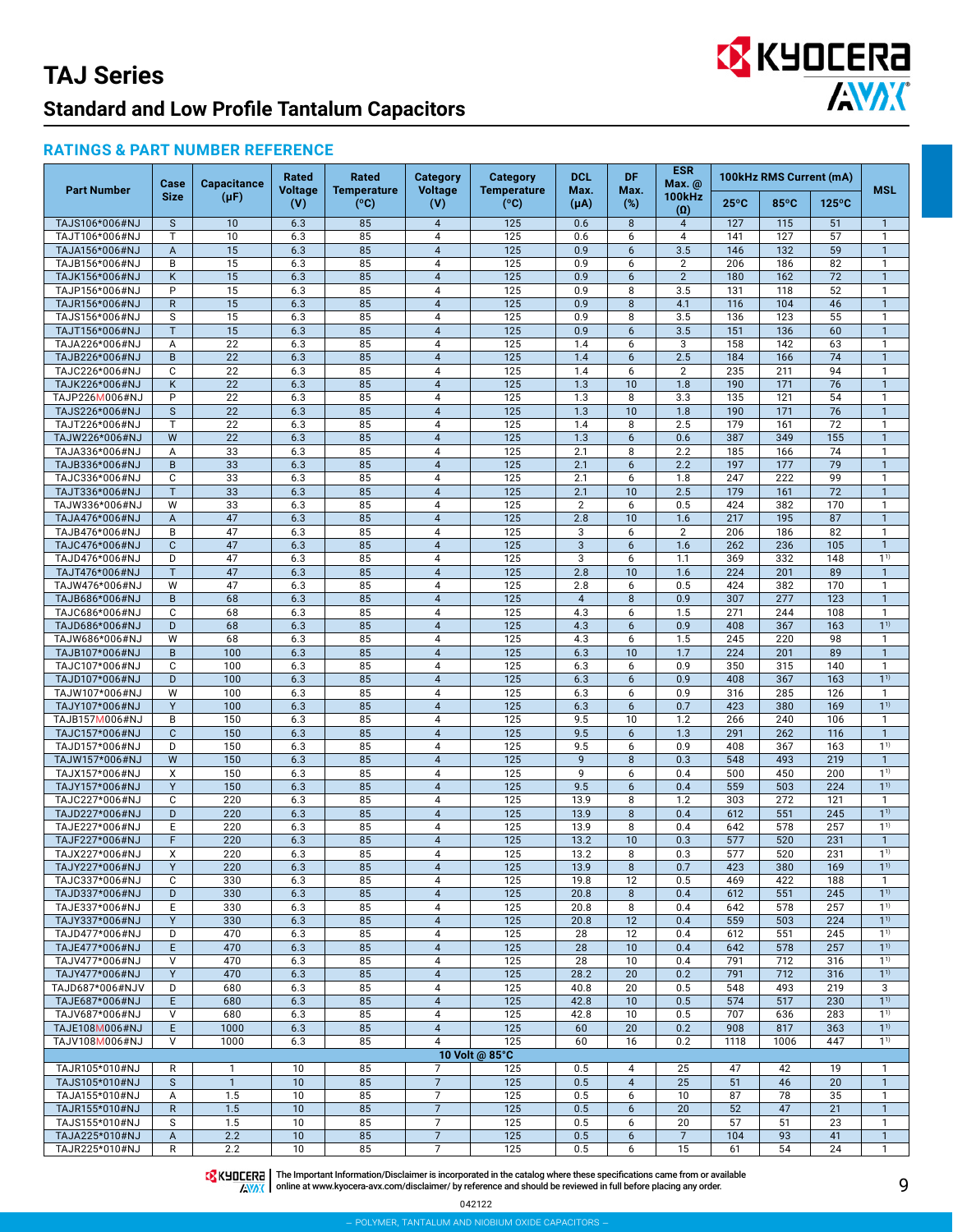# EX KYOCERA

#### **RATINGS & PART NUMBER REFERENCE**

|                                  | Case                    | <b>Capacitance</b> | <b>Rated</b>          | <b>Rated</b>               | <b>Category</b>                  | <b>Category</b>            | <b>DCL</b>                   | DF               | <b>ESR</b><br>Max. @ |                | 100kHz RMS Current (mA) |                 |                                |
|----------------------------------|-------------------------|--------------------|-----------------------|----------------------------|----------------------------------|----------------------------|------------------------------|------------------|----------------------|----------------|-------------------------|-----------------|--------------------------------|
| <b>Part Number</b>               | <b>Size</b>             | $(\mu F)$          | <b>Voltage</b><br>(V) | <b>Temperature</b><br>(°C) | <b>Voltage</b><br>(V)            | <b>Temperature</b><br>(°C) | Max.<br>$(\mu A)$            | Max.<br>(%)      | <b>100kHz</b><br>(0) | $25^{\circ}$ C | 85°C                    | $125^{\circ}$ C | MSL                            |
| TAJS225*010#NJ                   | $\mathsf{s}$            | 2.2                | 10                    | 85                         | $\overline{7}$                   | 125                        | 0.5                          | 6                | 12                   | 74             | 66                      | 29              | $\mathbf{1}$                   |
| TAJA335*010#NJ                   | А                       | 3.3                | 10                    | 85                         | $\overline{7}$                   | 125                        | 0.5                          | 6                | 5.5                  | 117            | 105                     | 47              | $\mathbf{1}$                   |
| TAJK335*010#NJ                   | K                       | 3.3                | 10                    | 85                         | $\overline{7}$                   | 125                        | 0.5                          | 6                | 5.5                  | 109            | 98                      | 43              | $\mathbf{1}$                   |
| TAJR335*010#NJ                   | R                       | 3.3                | 10                    | 85                         | $\overline{7}$                   | 125                        | 0.5                          | 6                | 8                    | 83             | 75                      | 33              | $\mathbf{1}$                   |
| TAJS335*010#NJ                   | $\mathsf S$             | 3.3                | 10                    | 85                         | $\overline{7}$                   | 125                        | 0.5                          | 6                | 8                    | 90             | 81                      | $\overline{36}$ | $\overline{1}$                 |
| TAJT335*010#NJ                   | T                       | 3.3                | 10                    | 85                         | $\overline{7}$                   | 125                        | 0.5                          | 6                | 6                    | 115            | 104                     | 46              | $\mathbf{1}$                   |
| TAJA475*010#NJ                   | $\overline{A}$          | 4.7                | 10                    | 85                         | $\overline{7}$                   | 125                        | 0.5                          | 6                | 5                    | 122            | 110                     | 49              | $\mathbf{1}$                   |
| TAJB475*010#NJ                   | B                       | 4.7                | 10                    | 85                         | $\overline{7}$                   | 125                        | 0.5                          | 6                | $\overline{4}$       | 146            | 131                     | 58              | $\mathbf{1}$                   |
| TAJR475*010#NJ                   | $\mathsf{R}$            | 4.7                | 10                    | 85                         | $\overline{7}$                   | 125                        | 0.5                          | 6                | 9                    | 78<br>114      | 70                      | $\overline{31}$ | $\mathbf{1}$                   |
| TAJS475*010#NJ<br>TAJT475*010#NJ | S<br>T                  | 4.7<br>4.7         | 10<br>10              | 85<br>85                   | $\overline{7}$<br>$\overline{7}$ | 125<br>125                 | 0.5<br>0.5                   | 6<br>6           | 5<br>$5\phantom{.0}$ | 126            | 103<br>114              | 46<br>51        | $\mathbf{1}$<br>$\mathbf{1}$   |
| TAJA685*010#NJ                   | Α                       | 6.8                | 10                    | 85                         | $\overline{7}$                   | 125                        | 0.7                          | 6                | 4                    | 137            | 123                     | 55              | $\mathbf{1}$                   |
| TAJB685*010#NJ                   | B                       | 6.8                | 10                    | 85                         | $\overline{7}$                   | 125                        | 0.7                          | 6                | $\mathbf{3}$         | 168            | 151                     | 67              | $\mathbf{1}$                   |
| TAJP685*010#NJ                   | P                       | 6.8                | 10                    | 85                         | $\overline{7}$                   | 125                        | 0.6                          | 6                | 5                    | 110            | 99                      | 44              | $\mathbf{1}$                   |
| TAJR685*010#NJ                   | $\mathsf{R}$            | 6.8                | 10                    | 85                         | $\overline{7}$                   | 125                        | 0.7                          | 6                | 5.2                  | 103            | 93                      | 41              | $\mathbf{1}$                   |
| TAJS685*010#NJ                   | S                       | 6.8                | 10                    | 85                         | $\overline{7}$                   | 125                        | 0.7                          | 6                | 4                    | 127            | 115                     | 51              | $\mathbf{1}$                   |
| TAJT685*010#NJ                   | T                       | 6.8                | 10                    | 85                         | $\overline{7}$                   | 125                        | 0.7                          | 6                | $\overline{4}$       | 141            | 127                     | 57              | $\overline{1}$                 |
| TAJA106*010#NJ                   | А                       | 10                 | 10                    | 85                         | $\overline{7}$                   | 125                        | $\mathbf{1}$                 | 6                | 3                    | 158            | 142                     | 63              | $\mathbf{1}$                   |
| TAJB106*010#NJ                   | B                       | 10                 | 10                    | 85                         | $\overline{7}$                   | 125                        | $\mathbf{1}$                 | 6                | 2.1                  | 201            | 181                     | 80              | $\mathbf{1}$                   |
| TAJC106*010#NJ                   | C                       | 10                 | 10                    | 85                         | 7                                | 125                        | 1                            | 6                | 2.5                  | 210            | 189                     | 84              | $\mathbf{1}$                   |
| TAJK106*010#NJ                   | K                       | 10                 | 10                    | 85                         | $\overline{7}$                   | 125                        | $\mathbf{1}$                 | $6\phantom{1}$   | 2.2                  | 172            | 155                     | 69              | $\mathbf{1}$                   |
| TAJP106*010#NJ                   | P                       | 10                 | 10                    | 85                         | $\overline{7}$                   | 125                        | $\mathbf{1}$                 | 8                | 6                    | 100            | 90                      | 40              | $\mathbf{1}$<br>$\overline{1}$ |
| TAJR106M010#NJ<br>TAJS106*010#NJ | $\mathsf{R}$<br>S       | 10<br>10           | 10<br>10              | 85<br>85                   | $\overline{7}$<br>$\overline{7}$ | 125<br>125                 | $\mathbf{1}$<br>$\mathbf{1}$ | 20<br>8          | $6\phantom{1}$<br>3  | 96<br>147      | 86<br>132               | 38<br>59        | $\mathbf{1}$                   |
| TAJT106*010#NJ                   | T                       | 10                 | 10                    | 85                         | $\overline{7}$                   | 125                        | $\overline{1}$               | $6 \overline{6}$ | $\overline{3}$       | 163            | 147                     | 65              | $\mathbf{1}$                   |
| TAJA156*010#NJ                   | A                       | 15                 | 10                    | 85                         | $\overline{7}$                   | 125                        | 1.5                          | 6                | 3.2                  | 153            | 138                     | 61              | $\mathbf{1}$                   |
| TAJB156*010#NJ                   | B                       | 15                 | 10                    | 85                         | $\overline{7}$                   | 125                        | 1.5                          | 6                | 2.8                  | 174            | 157                     | 70              | $\mathbf{1}$                   |
| TAJC156*010#NJ                   | C                       | 15                 | 10                    | 85                         | $\overline{7}$                   | 125                        | 1.5                          | 6                | 2                    | 235            | 211                     | 94              | $\mathbf{1}$                   |
| TAJS156*010#NJ                   | $\overline{\mathbf{S}}$ | 15                 | 10                    | 85                         | $\overline{7}$                   | 125                        | 1.5                          | 6                | $\overline{2}$       | 180            | 162                     | 72              | $\mathbf{1}$                   |
| TAJT156*010#NJ                   | T                       | 15                 | 10                    | 85                         | 7                                | 125                        | 1.5                          | 8                | 2.8                  | 169            | 152                     | 68              | $\mathbf{1}$                   |
| TAJW156*010#NJ                   | W                       | 15                 | 10                    | 85                         | $\overline{7}$                   | 125                        | 1.5                          | 6                | 0.7                  | 359            | 323                     | 143             | $\mathbf{1}$                   |
| TAJA226*010#NJ                   | $\overline{A}$          | 22                 | 10                    | 85                         | $\overline{7}$                   | 125                        | 2.2                          | 8                | 3                    | 158            | 142                     | 63              | $\mathbf{1}$                   |
| TAJB226*010#NJ                   | B                       | 22                 | 10                    | 85                         | $\overline{7}$                   | 125                        | 2.2                          | 6                | 2.4                  | 188            | 169                     | 75              | $\mathbf{1}$                   |
| TAJC226*010#NJ                   | C                       | 22                 | 10                    | 85                         | $\overline{7}$                   | 125                        | 2.2                          | 6                | 1.8                  | 247            | 222                     | 99              | $\mathbf{1}$                   |
| TAJT226*010#NJ<br>TAJW226*010#NJ | T<br>W                  | 22<br>22           | 10<br>10              | 85<br>85                   | $\overline{7}$<br>$\overline{7}$ | 125<br>125                 | 2.2<br>2.2                   | 8<br>6           | 2.2<br>0.6           | 191<br>387     | 172<br>349              | 76<br>155       | $\mathbf{1}$<br>$\mathbf{1}$   |
| TAJA336*010#NJ                   | $\overline{A}$          | 33                 | 10                    | 85                         | $\overline{7}$                   | 125                        | 3.3                          | 8                | 1.7                  | 210            | 189                     | 84              | $\mathbf{1}$                   |
| TAJB336*010#NJ                   | B                       | 33                 | 10                    | 85                         | $\overline{7}$                   | 125                        | 3.3                          | 6                | 1.8                  | 217            | 196                     | 87              | $\mathbf{1}$                   |
| TAJC336*010#NJ                   | $\mathbf{C}$            | 33                 | 10                    | 85                         | $\overline{7}$                   | 125                        | 3.3                          | 6                | 1.6                  | 262            | 236                     | 105             | $\mathbf{1}$                   |
| TAJD336*010#NJ                   | D                       | 33                 | 10                    | 85                         | $\overline{7}$                   | 125                        | 3.3                          | 6                | 1.1                  | 369            | 332                     | 148             | 1 <sup>1</sup>                 |
| TAJW336*010#NJ                   | W                       | 33                 | 10                    | 85                         | $\overline{7}$                   | 125                        | 3.3                          | $6\overline{6}$  | 1.6                  | 237            | 213                     | 95              | $\overline{1}$                 |
| TAJB476*010#NJ                   | B                       | 47                 | 10                    | 85                         | $\overline{7}$                   | 125                        | 4.7                          | 8                | $\mathbf{1}$         | 292            | 262                     | 117             | $\mathbf{1}$                   |
| TAJC476*010#NJ                   | $\mathbf{C}$            | 47                 | 10                    | 85                         | $\overline{7}$                   | 125                        | 4.7                          | 6                | 1.2                  | 303            | 272                     | 121             | $\mathbf{1}$                   |
| TAJD476*010#NJ                   | D                       | 47                 | 10<br>10              | 85<br>85                   | $\overline{7}$<br>$\overline{7}$ | 125                        | 4.7                          | 6                | 0.4                  | 612            | 551<br>255              | 245             | $1^{1}$<br>$\overline{1}$      |
| TAJH476*006#NJ<br>TAJW476*010#NJ | H<br>W                  | 47<br>47           | 10                    | 85                         | $\overline{7}$                   | 125<br>125                 | 4.7<br>4.7                   | 8<br>6           | 1.0<br>1.4           | 283<br>254     | 228                     | 113<br>101      | $\mathbf{1}$                   |
| TAJY476*010#NJ                   | Y                       | 47                 | 10                    | 85                         | $\overline{7}$                   | 125                        | 4.7                          | 6                | 0.5                  | 500            | 450                     | 200             | 1 <sup>1</sup>                 |
| TAJB686*010#NJ                   | B                       | 68                 | 10                    | 85                         | $\overline{7}$                   | 125                        | 6.8                          | 8                | 1.4                  | 246            | 222                     | 99              | $\mathbf{1}$                   |
| TAJC686*010#NJ                   | $\mathbf{C}$            | 68                 | 10                    | 85                         | $\overline{7}$                   | 125                        | 6.8                          | 6                | 1.3                  | 291            | 262                     | 116             | $\mathbf{1}$                   |
| TAJD686*010#NJ                   | D                       | 68                 | 10                    | 85                         | $\overline{7}$                   | 125                        | 6.8                          | 6                | 0.9                  | 408            | 367                     | 163             | $1^{1}$                        |
| TAJW686*010#NJ                   | W                       | 68                 | 10                    | 85                         | $\overline{7}$                   | 125                        | 6.8                          | 6                | 1.2                  | 274            | 246                     | 110             | $\mathbf{1}$                   |
| TAJY686*010#NJ                   | Υ                       | 68                 | 10                    | 85                         | $\overline{7}$                   | 125                        | 6.8                          | 6                | 0.9                  | 373            | 335                     | 149             | $1^{1}$                        |
| TAJB107*010#NJ                   | B                       | 100                | 10                    | 85                         | $\overline{7}$                   | 125                        | 10                           | 8                | 1.4                  | 246            | 222                     | 99              | $\mathbf{1}$                   |
| TAJC107*010#NJ<br>TAJD107*010#NJ | C<br>D                  | 100<br>100         | 10<br>10              | 85<br>85                   | $\overline{7}$<br>$\overline{7}$ | 125<br>125                 | 10<br>10                     | 8<br>6           | 1.2<br>0.9           | 303<br>408     | 272<br>367              | 121<br>163      | $\mathbf{1}$<br>1 <sup>1</sup> |
| TAJE107*010#NJ                   | E                       | 100                | 10                    | 85                         | $\overline{7}$                   | 125                        | 10                           | 6                | 0.9                  | 428            | 385                     | 171             | $1^{1}$                        |
| TAJW107*010#NJ                   | W                       | 100                | 10                    | 85                         | $\overline{7}$                   | 125                        | 10                           | 6                | 0.4                  | 474            | 427                     | 190             | $\mathbf{1}$                   |
| TAJX107*010#NJ                   | X                       | 100                | 10                    | 85                         | $\overline{7}$                   | 125                        | 10                           | 8                | 0.9                  | 333            | 300                     | 133             | $1^{1}$                        |
| TAJY107*010#NJ                   | Y                       | 100                | 10                    | 85                         | $\overline{7}$                   | 125                        | 10                           | 6                | 0.9                  | 373            | 335                     | 149             | $1^{1}$                        |
| TAJC157*010#NJ                   | C                       | 150                | 10                    | 85                         | $\overline{7}$                   | 125                        | 15                           | 8                | 0.9                  | 350            | 315                     | 140             | $\mathbf{1}$                   |
| TAJD157*010#NJ                   | D                       | 150                | 10                    | 85                         | $\overline{7}$                   | 125                        | 15                           | 8                | 0.9                  | 408            | 367                     | 163             | $1^{1}$                        |
| TAJE157*010#NJ                   | Ε                       | 150                | 10                    | 85                         | $\overline{7}$                   | 125                        | 15                           | 8                | 0.9                  | 428            | 385                     | 171             | $1^{1}$                        |
| TAJF157*010#NJ                   | F                       | 150                | 10                    | 85                         | $\overline{7}$                   | 125                        | 15                           | 10               | 0.3                  | 577            | 520                     | 231             | $\mathbf{1}$                   |
| TAJX157M010#NJ<br>TAJY157*010#NJ | X<br>Y                  | 150<br>150         | 10<br>10              | 85<br>85                   | $\overline{7}$<br>$\overline{7}$ | 125<br>125                 | 15<br>15                     | 6<br>6           | 0.3<br>1.2           | 577<br>323     | 520<br>290              | 231<br>129      | $1^{1}$<br>$1^{1}$             |
| TAJC227*010#NJ                   | C                       | 220                | 10                    | 85                         | $\overline{7}$                   | 125                        | 22                           | 16               | 0.5                  | 469            | 422                     | 188             | $\mathbf{1}$                   |
| TAJD227*010#NJ                   | D                       | 220                | 10                    | 85                         | $\overline{7}$                   | 125                        | 22                           | 8                | 0.5                  | 548            | 493                     | 219             | $1^{1}$                        |
| TAJE227*010#NJ                   | Е                       | 220                | 10                    | 85                         | $\overline{7}$                   | 125                        | 22                           | 8                | 0.5                  | 574            | 517                     | 230             | $1^{1}$                        |
| TAJY227*010#NJ                   | Υ                       | 220                | 10                    | 85                         | $\overline{7}$                   | 125                        | 22                           | 10               | 0.5                  | 500            | 450                     | 200             | $1^{1}$                        |
| TAJD337*010#NJ                   | D                       | 330                | 10                    | 85                         | $\overline{7}$                   | 125                        | 33                           | 8                | 0.9                  | 408            | 367                     | 163             | $1^{1}$                        |

10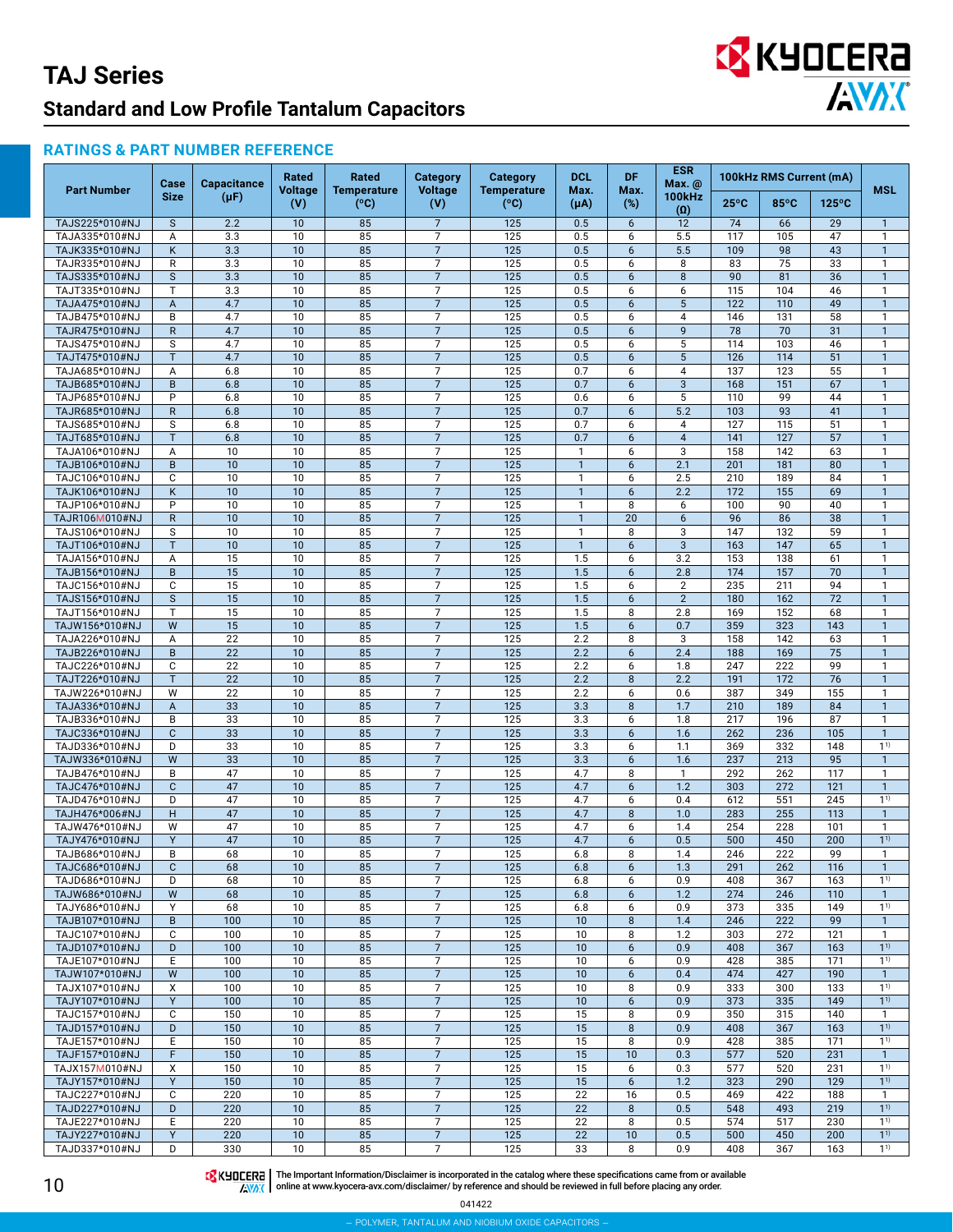

#### **RATINGS & PART NUMBER REFERENCE**

|                                    | Case                           | <b>Capacitance</b>  | Rated          | Rated                               | <b>Category</b>                  | <b>Category</b>                     | <b>DCL</b>   | DF.            | <b>ESR</b><br>Max. @        |                | 100kHz RMS Current (mA) |                 |                                |
|------------------------------------|--------------------------------|---------------------|----------------|-------------------------------------|----------------------------------|-------------------------------------|--------------|----------------|-----------------------------|----------------|-------------------------|-----------------|--------------------------------|
| <b>Part Number</b>                 | <b>Size</b>                    | $(\mu F)$           | Voltage<br>(V) | <b>Temperature</b><br>$(^{\circ}C)$ | <b>Voltage</b><br>(V)            | <b>Temperature</b><br>$(^{\circ}C)$ | Max.<br>(μA) | Max.<br>$(\%)$ | <b>100kHz</b><br>$(\Omega)$ | $25^{\circ}$ C | 85°C                    | $125^{\circ}$ C | MSL                            |
| TAJE337*010#NJ                     | E                              | 330                 | 10             | 85                                  | $\overline{7}$                   | 125                                 | 33           | 8              | 0.9                         | 428            | 385                     | 171             | $1^{1}$                        |
| TAJV337*010#NJ                     | $\vee$                         | 330                 | 10             | 85                                  | $\overline{7}$                   | 125                                 | 33           | 10             | 0.9                         | 527            | 474                     | 211             | $1^{1}$                        |
| TAJE477*010#NJ                     | E                              | 470                 | 10             | 85                                  | $\overline{7}$                   | 125                                 | 47           | 10             | 0.5                         | 574            | 517                     | 230             | 1 <sup>1</sup>                 |
| TAJU477*010RNJ                     | U                              | 470                 | 10             | 85                                  | $\overline{7}$                   | 125                                 | 47           | 12             | 0.5                         | 574            | 517                     | 230             | $1^{1}$                        |
| TAJV477*010#NJ                     | $\vee$<br>E                    | 470                 | 10<br>10       | 85                                  | $\overline{7}$<br>$\overline{7}$ | 125<br>125                          | 47           | 10<br>18       | 0.5<br>0.4                  | 707            | 636<br>578              | 283<br>257      | $1^{1}$<br>$\overline{3}$      |
| TAJE687M010#NJV<br>TAJV687M010#NJV | $\vee$                         | 680<br>680          | 10             | 85<br>85                            | $\overline{7}$                   | 125                                 | 68<br>68     | 18             | 0.4                         | 642<br>791     | 712                     | 316             | $\mathbf{3}$                   |
|                                    |                                |                     |                |                                     |                                  | 16 Volt @ 85°C                      |              |                |                             |                |                         |                 |                                |
| TAJR684*016#NJ                     | $\mathsf{R}$                   | 0.68                | 16             | 85                                  | 10                               | 125                                 | 0.5          | $\overline{4}$ | 25                          | 47             | 42                      | 19              | $\mathbf{1}$                   |
| TAJS684*016#NJ                     | S                              | 0.68                | 16             | 85                                  | 10                               | 125                                 | 0.5          | 4              | 25                          | 51             | 46                      | 20              | $\mathbf{1}$                   |
| TAJA105*016#NJ                     | A                              | $\mathbf{1}$        | 16             | 85                                  | 10                               | 125                                 | 0.5          | $\overline{4}$ | 11                          | 83             | 74                      | 33              | $\mathbf{1}$                   |
| TAJR105*016#NJ                     | R                              | $\mathbf{1}$        | 16             | 85                                  | 10                               | 125                                 | 0.5          | $\overline{4}$ | 20                          | 52             | 47                      | 21              | $\mathbf{1}$                   |
| TAJS105*016#NJ                     | $\mathsf{s}$                   | $\mathbf{1}$        | 16             | 85                                  | 10                               | 125                                 | 0.5          | $\overline{4}$ | 15                          | 66             | 59                      | 26              | $\mathbf{1}$                   |
| TAJT105*016#NJ                     | T                              | $\mathbf{1}$<br>1.5 | 16             | 85                                  | 10<br>10                         | 125<br>125                          | 0.5<br>0.5   | 4<br>6         | 5<br>8                      | 126<br>97      | 114                     | 51<br>39        | $\mathbf{1}$<br>$\overline{1}$ |
| TAJA155*016#NJ<br>TAJR155*016#NJ   | $\boldsymbol{\mathsf{A}}$<br>R | 1.5                 | 16<br>16       | 85<br>85                            | 10                               | 125                                 | 0.5          | 6              | 10                          | 74             | 87<br>67                | 30              | $\mathbf{1}$                   |
| TAJS155*016#NJ                     | $\mathsf{s}$                   | 1.5                 | 16             | 85                                  | 10                               | 125                                 | 0.5          | 6              | 12                          | 74             | 66                      | 29              | $\overline{1}$                 |
| TAJA225*016#NJ                     | А                              | 2.2                 | 16             | 85                                  | 10                               | 125                                 | 0.5          | 6              | 6.5                         | 107            | 97                      | 43              | $\mathbf{1}$                   |
| TAJB225*016#NJ                     | $\sf B$                        | 2.2                 | 16             | 85                                  | 10                               | 125                                 | 0.5          | 6              | 2.3                         | 192            | 173                     | 77              | $\overline{1}$                 |
| TAJR225*016#NJ                     | $\mathsf{R}$                   | 2.2                 | 16             | 85                                  | 10                               | 125                                 | 0.5          | 6              | 6.5                         | 92             | 83                      | 37              | $\mathbf{1}$                   |
| TAJS225*016#NJ                     | $\mathsf{s}$                   | 2.2                 | 16             | 85                                  | 10                               | 125                                 | 0.5          | 6              | 6                           | 104            | 94                      | 42              | $\mathbf{1}$                   |
| TAJT225*016#NJ                     | T                              | 2.2                 | 16             | 85                                  | 10                               | 125                                 | 0.5          | 6              | 6.5                         | 111            | 100                     | 44              | $\mathbf{1}$                   |
| TAJA335*016#NJ                     | A                              | 3.3                 | 16             | 85                                  | 10                               | 125                                 | 0.5          | 6              | 5                           | 122            | 110                     | 49              | $\mathbf{1}$<br>$\mathbf{1}$   |
| TAJB335*016#NJ<br>TAJR335*016#NJ   | B<br>$\mathsf{R}$              | 3.3<br>3.3          | 16<br>16       | 85<br>85                            | 10<br>10                         | 125<br>$\overline{125}$             | 0.5<br>0.5   | 6<br>8         | 4.5<br>5                    | 137<br>105     | 124<br>94               | 55<br>42        | $\mathbf{1}$                   |
| TAJS335*016#NJ                     | S                              | 3.3                 | 16             | 85                                  | 10                               | 125                                 | 0.5          | 6              | 5                           | 114            | 103                     | 46              | $\mathbf{1}$                   |
| TAJT335*016#NJ                     | T.                             | 3.3                 | 16             | 85                                  | 10                               | 125                                 | 0.5          | 6              | $5\phantom{.0}$             | 126            | 114                     | 51              | $\mathbf{1}$                   |
| TAJA475*016#NJ                     | Α                              | 4.7                 | 16             | 85                                  | 10                               | 125                                 | 0.8          | 6              | 4                           | 137            | 123                     | 55              | $\mathbf{1}$                   |
| TAJB475*016#NJ                     | B                              | 4.7                 | 16             | 85                                  | 10                               | 125                                 | 0.8          | 6              | 3.5                         | 156            | 140                     | 62              | $\mathbf{1}$                   |
| TAJK475*016#NJ                     | К                              | 4.7                 | 16             | 85                                  | 10                               | 125                                 | 0.8          | 6              | 3.1                         | 145            | 130                     | 58              | $\mathbf{1}$                   |
| TAJP475*016#NJ                     | P                              | 4.7                 | 16             | 85                                  | 10                               | $\overline{125}$                    | 0.8          | 8              | 5                           | 110            | 99                      | 44              | $\mathbf{1}$                   |
| TAJS475*016#NJ                     | S<br>T                         | 4.7<br>4.7          | 16             | 85                                  | 10<br>10                         | 125<br>$\overline{125}$             | 0.8          | 8              | $\overline{4}$              | 127            | 115                     | 51              | $\mathbf{1}$<br>$\overline{1}$ |
| TAJT475*016#NJ<br>TAJA685*016#NJ   | А                              | 6.8                 | 16<br>16       | 85<br>85                            | 10                               | 125                                 | 0.8<br>1.1   | 6<br>6         | 3.1<br>3.5                  | 161<br>146     | 145<br>132              | 64<br>59        | $\mathbf{1}$                   |
| TAJB685*016#NJ                     | $\sf B$                        | 6.8                 | 16             | 85                                  | 10                               | 125                                 | 1.1          | 6              | 2.5                         | 184            | 166                     | 74              | $\mathbf{1}$                   |
| TAJC685*016#NJ                     | C                              | 6.8                 | 16             | 85                                  | 10                               | 125                                 | 1.1          | 6              | 2.5                         | 210            | 189                     | 84              | $\mathbf{1}$                   |
| TAJS685*016#NJ                     | $\mathsf{s}$                   | 6.8                 | 16             | 85                                  | 10                               | 125                                 | 1.1          | 8              | 2.4                         | 165            | 148                     | 66              | $\mathbf{1}$                   |
| TAJT685*016#NJ                     | T                              | 6.8                 | 16             | 85                                  | 10                               | 125                                 | 1.1          | 6              | 3.5                         | 151            | 136                     | 60              | $\mathbf{1}$                   |
| TAJA106*016#NJ                     | A                              | 10                  | 16             | 85                                  | 10                               | $\overline{125}$                    | 1.6          | 6              | 3                           | 158            | 142                     | 63              | $\overline{1}$                 |
| TAJB106*016#NJ                     | B                              | 10                  | 16             | 85                                  | 10                               | 125                                 | 1.6          | 6              | 2.8                         | 174            | 157                     | 70              | $\mathbf{1}$                   |
| TAJC106*016#NJ                     | $\mathbf{C}$<br>T.             | 10<br>10            | 16<br>16       | 85<br>85                            | 10<br>10                         | $\overline{125}$<br>125             | 1.6<br>1.6   | 6<br>8         | $\overline{2}$<br>2.2       | 235<br>191     | 211<br>172              | 94<br>76        | $\mathbf{1}$<br>$\mathbf{1}$   |
| TAJT106*016#NJ<br>TAJW106*016#NJ   | W                              | $\overline{10}$     | 16             | 85                                  | 10                               | 125                                 | 1.6          | 6              | $\overline{2}$              | 212            | 191                     | 85              | $\mathbf{1}$                   |
| TAJA156*016#NJ                     | Α                              | 15                  | 16             | 85                                  | 10                               | 125                                 | 2.4          | 6              | $\overline{2}$              | 194            | 174                     | 77              | $\mathbf{1}$                   |
| TAJB156*016#NJ                     | B                              | $\overline{15}$     | 16             | 85                                  | 10                               | 125                                 | 2.4          | 6              | 2.5                         | 184            | 166                     | 74              | $\mathbf{1}$                   |
| TAJC156*016#NJ                     | C                              | 15                  | 16             | 85                                  | 10                               | 125                                 | 2.4          | 6              | 1.8                         | 247            | 222                     | 99              | $\mathbf{1}$                   |
| TAJT156M016#NJ                     | T                              | $\overline{15}$     | 16             | 85                                  | 10                               | $\overline{125}$                    | 2.4          | 6              | $\overline{2}$              | 200            | 180                     | 80              | $\overline{1}$                 |
| TAJW156*016#NJ                     | W                              | 15                  | 16             | 85                                  | 10                               | 125                                 | 2.4          | 6              | 0.7                         | 359            | 323                     | 143             | $\mathbf{1}$                   |
| TAJA226M016#NJ                     | Α                              | 22                  | 16             | 85                                  | 10                               | 125                                 | 3.5          | 10             | 2.3                         | 181            | 163                     | 72<br>77        |                                |
| TAJB226*016#NJ<br>TAJC226*016#NJ   | B<br>$\mathsf{C}$              | 22<br>22            | 16<br>16       | 85<br>85                            | 10<br>10                         | 125<br>125                          | 3.5<br>3.5   | 6<br>6         | 2.3<br>$\overline{1}$       | 192<br>332     | 173<br>298              | 133             | $\mathbf{1}$<br>$\mathbf{1}$   |
| TAJD226*016#NJ                     | D                              | 22                  | 16             | 85                                  | 10                               | 125                                 | 3.5          | 6              | 1.1                         | 369            | 332                     | 148             | $1^{1}$                        |
| TAJW226*016#NJ                     | W                              | 22                  | 16             | 85                                  | 10                               | 125                                 | 3.5          | 6              | 1.6                         | 237            | 213                     | 95              | $\mathbf{1}$                   |
| TAJB336*016#NJ                     | B                              | 33                  | 16             | 85                                  | 10                               | 125                                 | 5.3          | 8              | 2.1                         | 201            | 181                     | 80              | $\mathbf{1}$                   |
| TAJC336*016#NJ                     | $\mathbf{C}$                   | 33                  | 16             | 85                                  | 10                               | 125                                 | 5.3          | 6              | 1.5                         | 271            | 244                     | 108             | $\mathbf{1}$                   |
| TAJD336*016#NJ                     | D                              | 33                  | 16             | 85                                  | 10                               | 125                                 | 5.3          | 6              | 0.9                         | 408            | 367                     | 163             | 1 <sup>1</sup>                 |
| TAJW336*016#NJ<br>TAJY336*016#NJ   | W                              | 33                  | 16             | 85                                  | 10                               | 125                                 | 5.3          | 6              | 1.5                         | 245            | 220                     | 98              | $\mathbf{1}$                   |
| TAJC476*016#NJ                     | Υ<br>$\mathbf{C}$              | 33<br>47            | 16<br>16       | 85<br>85                            | 10<br>10                         | 125<br>125                          | 5.3<br>7.5   | 6<br>6         | 0.9<br>0.5                  | 373<br>469     | 335<br>422              | 149<br>188      | $1^{1}$<br>$\mathbf{1}$        |
| TAJD476*016#NJ                     | D                              | 47                  | 16             | 85                                  | 10                               | 125                                 | 7.5          | 6              | 0.9                         | 408            | 367                     | 163             | $1^{1}$                        |
| TAJW476*016#NJ                     | W                              | 47                  | 16             | 85                                  | 10                               | 125                                 | 7.5          | 6              | 0.4                         | 474            | 427                     | 190             | $\mathbf{1}$                   |
| TAJX476*016#NJ                     | X                              | 47                  | 16             | 85                                  | 10                               | 125                                 | 7.5          | 6              | 0.75                        | 365            | 329                     | 146             | $1^{1}$                        |
| TAJY476*016#NJ                     | Y                              | 47                  | 16             | 85                                  | 10                               | 125                                 | 7.5          | 6              | 0.7                         | 423            | 380                     | 169             | 1 <sup>1</sup>                 |
| TAJC686*016#NJ                     | C                              | 68                  | 16             | 85                                  | 10                               | 125                                 | 10.9         | 6              | 1.3                         | 291            | 262                     | 116             | $\mathbf{1}$                   |
| TAJD686*016#NJ                     | D                              | 68                  | 16             | 85                                  | 10                               | 125                                 | 10.9         | 6              | 0.9                         | 408            | 367                     | 163             | $1^{1}$                        |
| TAJF686*016#NJ                     | F<br>X                         | 68<br>68            | 16<br>16       | 85<br>85                            | 10<br>10                         | 125<br>125                          | 10.9<br>10.9 | 10<br>8        | 0.4<br>0.6                  | 500<br>408     | 450<br>367              | 200<br>163      | $\mathbf{1}$<br>$1^{1}$        |
| TAJX686*016#NJ<br>TAJY686*016#NJ   | Y                              | 68                  | 16             | 85                                  | 10                               | 125                                 | 10.9         | 6              | 0.9                         | 373            | 335                     | 149             | $1^{1}$                        |
| TAJC107*016#NJ                     | $\mathbf{C}$                   | 100                 | 16             | 85                                  | 10                               | 125                                 | 16           | 8              | $\overline{1}$              | 332            | 298                     | 133             | $\mathbf{1}$                   |
| TAJD107*016#NJ                     | D                              | 100                 | 16             | 85                                  | 10                               | 125                                 | 16           | 6              | 0.6                         | 500            | 450                     | 200             | 1 <sup>1</sup>                 |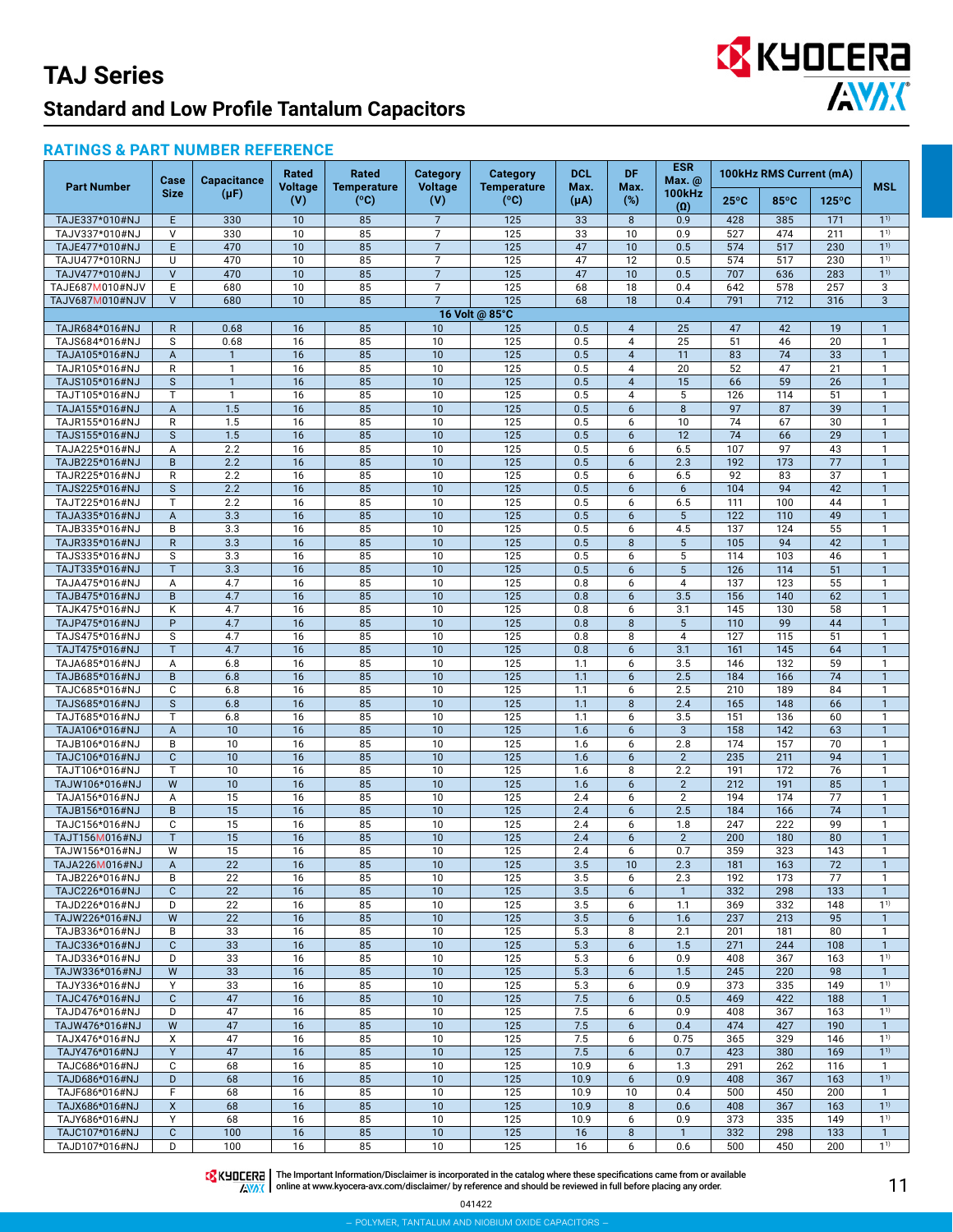# EX KYOCERA

#### **RATINGS & PART NUMBER REFERENCE**

|                                  | Case              | <b>Capacitance</b> | Rated                 | Rated                      | Category              | <b>Category</b>            | <b>DCL</b>        | <b>DF</b>                        | <b>ESR</b><br>Max. @ |                 | 100kHz RMS Current (mA) |                 | <b>MSL</b>                   |
|----------------------------------|-------------------|--------------------|-----------------------|----------------------------|-----------------------|----------------------------|-------------------|----------------------------------|----------------------|-----------------|-------------------------|-----------------|------------------------------|
| <b>Part Number</b>               | <b>Size</b>       | $(\mu F)$          | <b>Voltage</b><br>(V) | <b>Temperature</b><br>(°C) | <b>Voltage</b><br>(V) | <b>Temperature</b><br>(°C) | Max.<br>$(\mu A)$ | Max.<br>(%)                      | <b>100kHz</b><br>(0) | $25^{\circ}$ C  | 85°C                    | $125^{\circ}$ C |                              |
| TAJE107*016#NJ                   | $\mathsf E$       | 100                | 16                    | 85                         | 10                    | 125                        | 16                | 6                                | 0.9                  | 428             | 385                     | 171             | $1^{1}$                      |
| TAJF107M016#NJ                   | F                 | 100                | 16                    | 85                         | 10                    | 125                        | 16                | 10                               | 0.4                  | 500             | 450                     | 200             |                              |
| TAJY107*016#NJ                   | Y                 | $\overline{100}$   | 16                    | 85                         | 10                    | 125                        | 16                | 8                                | 0.9                  | 373             | 335                     | 149             | 1 <sup>1</sup>               |
| TAJD157*016#NJ                   | D                 | 150                | 16                    | 85                         | 10                    | 125                        | 24                | 6                                | 0.9                  | 408             | 367                     | 163             | 1 <sup>1</sup>               |
| TAJE157*016#NJ                   | E                 | 150                | 16                    | 85                         | 10                    | 125                        | 24                | 8                                | 0.3                  | 742             | 667                     | 297             | $1^{1}$                      |
| TAJV157*016#NJ                   | $\vee$            | 150                | 16                    | 85                         | 10                    | 125                        | 24                | 8                                | 0.5                  | 707             | 636                     | 283             | 1 <sup>1</sup>               |
| TAJY157M016#NJ                   | Y                 | 150                | 16                    | 85                         | 10                    | 125                        | 24                | 15                               | 0.3                  | 645             | 581                     | 258             | $\overline{1}$ <sup>1)</sup> |
| TAJD227M016#NJV                  | D                 | 220                | 16                    | 85                         | 10                    | 125                        | 35.2              | 10                               | 0.5                  | 548             | 493                     | 219             | 3                            |
| TAJE227*016#NJ                   | E                 | 220                | 16                    | 85                         | 10                    | 125                        | 35.2              | 10                               | 0.5                  | 574             | 517                     | 230             | 1 <sup>1</sup>               |
| TAJV227*016#NJ                   | $\vee$            | 220                | 16                    | 85                         | 10                    | 125                        | 35.2              | 8                                | 0.9                  | 527             | 474                     | 211             | 1 <sup>1</sup>               |
| TAJE337M016#NJ                   | E                 | 330                | 16                    | 85                         | 10                    | 125                        | 52.8              | 30                               | 0.4                  | 642             | 578                     | 257             | $1^{1}$                      |
|                                  |                   |                    |                       |                            |                       | 20 Volt @ 85°C             |                   |                                  |                      |                 |                         |                 |                              |
| TAJR104*020#NJ                   | $\mathsf{R}$      | 0.1                | 20                    | 85                         | 13                    | 125                        | 0.5               | $\overline{4}$                   | 25                   | 47              | 42                      | 19              | $\mathbf{1}$                 |
| TAJS104*020#NJ                   | S<br>$\mathsf{R}$ | 0.1<br>0.15        | 20<br>20              | 85<br>85                   | 13                    | 125<br>125                 | 0.5<br>0.5        | $\overline{4}$<br>$\overline{4}$ | 25<br>25             | 51<br>47        | 46<br>42                | 20<br>19        | $\mathbf{1}$                 |
| TAJR154*020#NJ<br>TAJS154*020#NJ | S                 | 0.15               | 20                    | 85                         | 13<br>13              | 125                        | 0.5               | $\overline{4}$                   | 25                   | 51              | 46                      | 20              | $\mathbf{1}$<br>1            |
| TAJR224*020#NJ                   | $\mathsf{R}$      | 0.22               | 20                    | 85                         | 13                    | 125                        | 0.5               | $\overline{4}$                   | 25                   | 47              | 42                      | 19              |                              |
| TAJS224*020#NJ                   | S                 | 0.22               | 20                    | 85                         | 13                    | 125                        | 0.5               | 4                                | 25                   | 51              | 46                      | 20              |                              |
| TAJR334*020#NJ                   | $\mathsf{R}$      | 0.33               | 20                    | 85                         | 13                    | 125                        | 0.5               | $\overline{4}$                   | 25                   | 47              | 42                      | 19              |                              |
| TAJS334*020#NJ                   | S                 | 0.33               | 20                    | 85                         | 13                    | 125                        | 0.5               | 4                                | 25                   | 51              | 46                      | 20              | 1                            |
| TAJR474*020#NJ                   | $\mathsf{R}$      | 0.47               | 20                    | 85                         | 13                    | 125                        | 0.5               | $\overline{4}$                   | 25                   | 47              | 42                      | 19              | $\mathbf{1}$                 |
| TAJS474*020#NJ                   | S                 | 0.47               | 20                    | 85                         | 13                    | 125                        | 0.5               | $\overline{4}$                   | 25                   | 51              | 46                      | 20              | $\mathbf{1}$                 |
| TAJR684*020#NJ                   | $\mathsf{R}$      | 0.68               | 20                    | 85                         | 13                    | 125                        | 0.5               | $\overline{4}$                   | 20                   | 52              | 47                      | 21              |                              |
| TAJS684*020#NJ                   | S                 | 0.68               | 20                    | 85                         | $\overline{13}$       | 125                        | 0.5               | $\overline{4}$                   | $\overline{25}$      | 51              | 46                      | 20              | 1                            |
| TAJT684*020#NJ                   | T                 | 0.68               | 20                    | 85                         | 13                    | 125                        | 0.5               | $\overline{4}$                   | 15                   | 73              | 66                      | $\overline{29}$ |                              |
| TAJA105*020#NJ                   | A                 | $\mathbf{1}$       | 20                    | 85                         | 13                    | 125                        | 0.5               | $\overline{4}$                   | 9                    | 91              | 82                      | 37              | 1                            |
| TAJR105*020#NJ                   | $\mathsf{R}$      | $\mathbf{1}$       | 20                    | 85                         | 13                    | 125                        | 0.5               | $\overline{4}$                   | $\overline{20}$      | 52              | 47                      | 21              |                              |
| TAJS105*020#NJ                   | S                 | $\mathbf{1}$       | 20                    | 85                         | $\overline{13}$       | 125                        | 0.5               | 4                                | 12                   | $\overline{74}$ | 66                      | $\overline{29}$ | $\mathbf{1}$                 |
| TAJT105*020#NJ                   | T                 | $\mathbf{1}$       | $\overline{20}$       | 85                         | $\overline{13}$       | 125                        | 0.5               | $\overline{4}$                   | $\overline{9}$       | 94              | 85                      | 38              | $\mathbf{1}$                 |
| TAJA155*020#NJ                   | A                 | 1.5                | 20                    | 85                         | 13                    | 125                        | 0.5               | 6                                | 6.5                  | 107             | 97                      | 43              | 1                            |
| TAJP155*020#NJ                   | P                 | 1.5                | 20                    | 85                         | 13                    | 125                        | 0.5               | 6                                | 9.6                  | 79              | $\overline{71}$         | 32              | 1                            |
| TAJR155*020#NJ                   | R                 | 1.5                | 20                    | 85                         | 13                    | 125                        | 0.5               | 6                                | 9.6                  | 76              | 68                      | 30              | 1                            |
| TAJS155*020#NJ                   | $\mathsf{s}$      | 1.5                | 20                    | 85                         | $\overline{13}$       | 125                        | 0.5               | 6                                | 5.4                  | 110             | 99                      | 44              |                              |
| TAJT155*020#NJ                   | T                 | 1.5                | 20                    | 85                         | 13                    | 125                        | 0.5               | 6                                | 6.5                  | 111             | 100                     | 44              |                              |
| TAJA225*020#NJ                   | $\overline{A}$    | 2.2                | 20                    | 85                         | 13                    | 125                        | 0.5               | 6                                | 5.3                  | 119             | 107                     | 48              |                              |
| TAJB225*020#NJ                   | B                 | 2.2                | 20                    | 85                         | 13                    | 125                        | 0.5               | 6                                | 3.5                  | 156             | 140                     | 62              | $\mathbf{1}$                 |
| TAJP225*020#NJ                   | $\overline{P}$    | 2.2                | $\overline{20}$       | 85                         | 13                    | 125                        | 0.5               | 6                                | 8.3                  | 85              | 77                      | 34              |                              |
| TAJR225*020#NJ                   | $\mathsf{R}$      | 2.2                | 20                    | 85                         | 13                    | 125                        | 0.5               | 6                                | 6                    | 96              | 86                      | 38              | $\mathbf{1}$                 |
| TAJS225*020#NJ                   | S                 | 2.2                | 20                    | 85                         | 13                    | 125                        | 0.5               | 6                                | 4.5                  | 120             | 108                     | 48              |                              |
| TAJT225*020#NJ                   | T                 | 2.2                | 20                    | 85<br>85                   | 13                    | 125                        | 0.5               | 6                                | 6                    | 115<br>129      | 104                     | 46<br>52        | 1                            |
| TAJA335*020#NJ<br>TAJB335*020#NJ | A<br>B            | 3.3<br>3.3         | 20<br>20              | 85                         | 13<br>13              | 125<br>125                 | 0.7<br>0.7        | 6<br>6                           | 4.5<br>3             | 168             | 116<br>151              | 67              |                              |
| TAJT335*020#NJ                   | T                 | 3.3                | 20                    | 85                         | 13                    | 125                        | 0.7               | 6                                | $\mathbf{3}$         | 163             | 147                     | 65              | $\mathbf{1}$                 |
| TAJA475*020#NJ                   | Α                 | 4.7                | 20                    | 85                         | 13                    | 125                        | 0.9               | 6                                | $\overline{4}$       | 137             | 123                     | 55              | 1                            |
| TAJB475*020#NJ                   | B                 | 4.7                | 20                    | 85                         | 13                    | 125                        | 0.9               | 6                                | $\overline{3}$       | 168             | 151                     | 67              | $\mathbf{1}$                 |
| TAJC475*020#NJ                   | C                 | 4.7                | 20                    | 85                         | 13                    | 125                        | 0.9               | 6                                | 2.8                  | 198             | 178                     | 79              | 1                            |
| TAJT475*020#NJ                   | T                 | 4.7                | 20                    | 85                         | 13                    | 125                        | 0.9               | 6                                | 3.1                  | 161             | 145                     | 64              | $\mathbf{1}$                 |
| TAJA685*020#NJ                   | A                 | 6.8                | 20                    | 85                         | 13                    | 125                        | 1.4               | 6                                | 2.4                  | 177             | 159                     | 71              | 1                            |
| TAJB685*020#NJ                   | B                 | 6.8                | 20                    | 85                         | 13                    | 125                        | 1.4               | 6                                | 2.5                  | 184             | 166                     | 74              |                              |
| TAJC685*020#NJ                   | C                 | 6.8                | 20                    | 85                         | 13                    | 125                        | 1.4               | 6                                | 2                    | 235             | 211                     | 94              |                              |
| TAJT685*020#NJ                   | T                 | 6.8                | 20                    | 85                         | 13                    | 125                        | 1.4               | 6                                | 2.6                  | 175             | 158                     | 70              | $\mathbf{1}$                 |
| TAJB106*020#NJ                   | B                 | 10                 | 20                    | 85                         | 13                    | 125                        | $\overline{2}$    | 6                                | 2.1                  | 201             | 181                     | 80              | $\mathbf{1}$                 |
| TAJC106*020#NJ                   | $\mathsf{C}$      | 10                 | 20                    | 85                         | 13                    | 125                        | $\overline{2}$    | 6                                | 1.2                  | 303             | 272                     | 121             | $\mathbf 1$                  |
| TAJW106*020#NJ                   | W                 | 10                 | 20                    | 85                         | 13                    | 125                        | $\overline{2}$    | 6                                | 1.9                  | 218             | 196                     | 87              | $\mathbf{1}$                 |
| TAJB156*020#NJ                   | B                 | 15                 | 20                    | 85                         | 13                    | 125                        | $\sqrt{3}$        | 6                                | $\overline{2}$       | 206             | 186                     | 82              | $\mathbf{1}$                 |
| TAJC156*020#NJ                   | C                 | 15                 | 20                    | 85                         | 13                    | 125                        | 3                 | 6                                | 1.7                  | 254             | 229                     | 102             | $\mathbf{1}$                 |
| TAJD156*020#NJ                   | D                 | 15                 | 20                    | 85                         | 13                    | 125                        | $\sqrt{3}$        | 6                                | 1.1                  | 369             | 332                     | 148             | 1 <sup>1</sup>               |
| TAJW156*020#NJ                   | W                 | 15                 | 20                    | 85                         | 13                    | 125                        | 3                 | 6                                | 1.7                  | 230             | 207                     | 92              | 1                            |
| TAJB226*020#NJ                   | B                 | 22                 | 20                    | 85                         | 13                    | 125                        | 4.4               | 6                                | 1.8                  | 217             | 196                     | 87              | $\mathbf{1}$                 |
| TAJC226*020#NJ                   | C                 | 22                 | 20                    | 85                         | 13                    | 125                        | 4.4               | 6                                | 1.6                  | 262             | 236                     | 105             | $\mathbf{1}$                 |
| TAJD226*020#NJ                   | D                 | 22                 | 20                    | 85                         | 13                    | 125                        | 4.4               | $6\phantom{1}$                   | 0.9                  | 408             | 367                     | 163             | $1^{1}$                      |
| TAJW226*020#NJ                   | W                 | 22                 | 20                    | 85                         | 13                    | 125                        | 4.4               | 6                                | 1.6                  | 237             | 213                     | 95              | $\mathbf{1}$                 |
| TAJY226*020#NJ                   | Y                 | 22                 | 20                    | 85                         | 13                    | 125                        | 4.4               | 6                                | 0.9                  | 373             | 335                     | 149             | $1^{1}$                      |
| TAJC336*020#NJ                   | C                 | 33                 | 20                    | 85                         | 13                    | 125                        | 6.6               | 6                                | 1.5                  | 271             | 244                     | 108             | $\mathbf{1}$                 |
| TAJD336*020#NJ                   | D                 | 33                 | 20<br>20              | 85                         | 13                    | 125                        | 6.6               | 6                                | 0.9<br>0.5           | 408             | 367                     | 163<br>179      | $1^{1}$<br>1 <sup>1</sup>    |
| TAJX336*020#NJ                   | Χ<br>Y            | 33                 | 20                    | 85<br>85                   | 13                    | 125<br>125                 | 6.6               | 6                                |                      | 447<br>456      | 402                     | 183             | $1^{1}$                      |
| TAJY336*020#NJ<br>TAJC476*020#NJ | C                 | 33<br>47           | 20                    | 85                         | 13<br>13              | 125                        | 6.6<br>9.4        | 6<br>6                           | 0.6<br>0.5           | 469             | 411<br>422              | 188             | $\mathbf{1}$                 |
| TAJD476*020#NJ                   | D                 | 47                 | 20                    | 85                         | 13                    | 125                        | 9.4               | $6\phantom{1}$                   | 0.9                  | 408             | 367                     | 163             | $1^{1}$                      |
| TAJE476*020#NJ                   | E                 | 47                 | 20                    | 85                         | 13                    | 125                        | 9.4               | 6                                | 0.9                  | 428             | 385                     | 171             | $1^{1}$                      |

12

The Important Information/Disclaimer is incorporated in the catalog where these specifications came from or available<br>online at [www.kyocera-avx.com/disclaimer/](http://www.kyocera-avx.com/disclaimer/) by reference and should be reviewed in full before placing any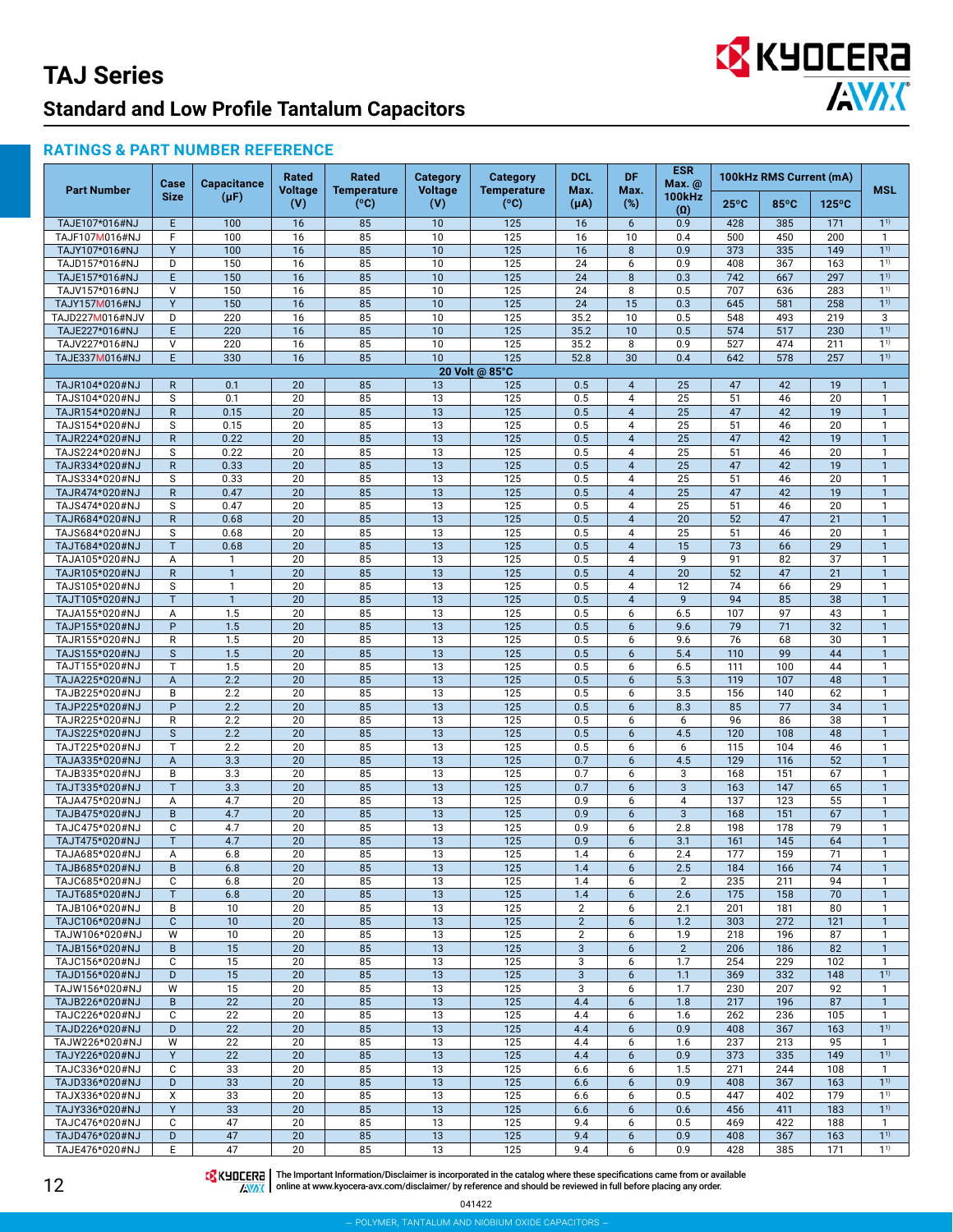#### **RATINGS & PART NUMBER REFERENCE**

| <b>Part Number</b>               | Case                           | <b>Capacitance</b> | <b>Rated</b><br>Voltage | Rated<br><b>Temperature</b> | <b>Category</b><br><b>Voltage</b> | <b>Category</b><br><b>Temperature</b> | <b>DCL</b><br>Max. | <b>DF</b><br>Max.                | <b>ESR</b><br>Max. @        |                | 100kHz RMS Current (mA) |                 | <b>MSL</b>                   |
|----------------------------------|--------------------------------|--------------------|-------------------------|-----------------------------|-----------------------------------|---------------------------------------|--------------------|----------------------------------|-----------------------------|----------------|-------------------------|-----------------|------------------------------|
|                                  | <b>Size</b>                    | $(\mu F)$          | (V)                     | (°C)                        | (V)                               | (°C)                                  | $(\mu A)$          | $(\%)$                           | <b>100kHz</b><br>$(\Omega)$ | $25^{\circ}$ C | $85^{\circ}$ C          | $125^{\circ}$ C |                              |
| TAJX476*020#NJ                   | X                              | 47                 | 20                      | 85                          | 13                                | 125                                   | 9.4                | 6                                | 0.4                         | 500            | 450                     | 200             | $1^{1}$                      |
| TAJY476*020#NJ                   | Y                              | 47                 | 20                      | 85                          | 13                                | 125                                   | 9.4                | 6                                | 0.9                         | 373            | 335                     | 149             | $1^{1}$                      |
| TAJC686M020#NJ<br>TAJD686*020#NJ | $\mathbf{C}$<br>D              | 68<br>68           | 20<br>20                | 85<br>85                    | 13<br>13                          | 125<br>125                            | 13.6<br>13.6       | 8<br>6                           | 0.5<br>0.4                  | 469<br>612     | 422<br>551              | 188<br>245      | $\mathbf{1}$<br>$1^{1}$      |
| TAJE686*020#NJ                   | E                              | 68                 | 20                      | 85                          | 13                                | 125                                   | 13.6               | 6                                | 0.9                         | 428            | 385                     | 171             | $1^{1}$                      |
| TAJY686*020#NJ                   | Y                              | 68                 | 20                      | 85                          | 13                                | 125                                   | 13.6               | 6                                | 0.9                         | 373            | 335                     | 149             | 1 <sup>1</sup>               |
| TAJD107*020#NJ                   | D                              | 100                | 20                      | 85                          | 13                                | 125                                   | 20                 | 6                                | 0.5                         | 548            | 493                     | 219             | $1^{1}$                      |
| TAJE107*020#NJ                   | E                              | 100                | 20                      | 85                          | $\overline{13}$                   | 125                                   | $\overline{20}$    | 6                                | 0.4                         | 642            | 578                     | 257             | $1^{1}$                      |
| TAJV107*020#NJ                   | $\vee$                         | 100                | 20                      | 85                          | 13                                | 125                                   | 20                 | 8                                | 0.9                         | 527            | 474                     | 211             | 1 <sup>1</sup>               |
| TAJE157*020#NJ                   | E                              | 150                | 20                      | 85                          | 13                                | 125                                   | 30                 | 8                                | 0.3                         | 742            | 667                     | 297             | 1 <sup>1</sup>               |
| TAJV157*020#NJ                   | $\vee$                         | 150                | 20                      | 85                          | 13                                | 125<br>25 Volt @ 85°C                 | 30                 | 8                                | 0.3                         | 913            | 822                     | 365             | $1^{1}$                      |
| TAJR154*025#NJ                   | R                              | 0.15               | 25                      | 85                          | 17                                | 125                                   | 0.5                | $\overline{4}$                   | 24                          | 48             | 43                      | 19              | $\mathbf{1}$                 |
| TAJR224*025#NJ                   | $\mathsf{R}$                   | 0.22               | 25                      | 85                          | 17                                | 125                                   | 0.5                | $\overline{4}$                   | 21                          | 51             | 46                      | 20              | $\mathbf{1}$                 |
| TAJR334*025#NJ                   | $\mathsf{R}$                   | 0.33               | 25                      | 85                          | 17                                | 125                                   | 0.5                | $\overline{4}$                   | 17                          | 57             | 51                      | 23              | $\mathbf{1}$                 |
| TAJA474*025#NJ                   | Α                              | 0.47               | 25                      | 85                          | 17                                | 125                                   | 0.5                | 4                                | 14                          | 73             | 66                      | 29              | $\mathbf{1}$                 |
| TAJR474*025#NJ                   | $\mathsf{R}$                   | 0.47               | 25                      | 85                          | $\overline{17}$                   | 125                                   | 0.5                | $\overline{4}$                   | 15                          | 61             | 54                      | 24              | $\mathbf{1}$                 |
| TAJS474*025#NJ                   | S                              | 0.47               | 25                      | 85                          | 17                                | 125                                   | 0.5                | $\overline{4}$                   | 9                           | 85             | 76                      | 34              | $\mathbf{1}$                 |
| TAJA684*025#NJ<br>TAJR684*025#NJ | $\boldsymbol{\mathsf{A}}$<br>R | 0.68<br>0.68       | 25<br>25                | 85<br>85                    | 17<br>17                          | 125<br>125                            | 0.5<br>0.5         | $\overline{4}$<br>$\overline{4}$ | 10<br>13                    | 87<br>65       | 78<br>59                | 35<br>26        | $\mathbf{1}$<br>$\mathbf{1}$ |
| TAJS684*025#NJ                   | $\mathsf{s}$                   | 0.68               | 25                      | 85                          | 17                                | 125                                   | 0.5                | $\overline{4}$                   | 8                           | 90             | 81                      | 36              | $\mathbf{1}$                 |
| TAJA105*025#NJ                   | Α                              | $\mathbf{1}$       | 25                      | 85                          | 17                                | 125                                   | 0.5                | 4                                | 8                           | 97             | 87                      | 39              | $\mathbf{1}$                 |
| TAJP105*025#NJ                   | P                              | $\mathbf{1}$       | 25                      | 85                          | 17                                | 125                                   | 0.5                | $\overline{4}$                   | 11                          | 74             | 66                      | 30              | $\mathbf{1}$                 |
| TAJR105*025#NJ                   | R                              | $\mathbf{1}$       | 25                      | 85                          | 17                                | 125                                   | 0.5                | 4                                | 8                           | 83             | 75                      | 33              | $\mathbf{1}$                 |
| TAJS105*025#NJ                   | $\mathsf S$                    | $\mathbf{1}$       | 25                      | 85                          | $\overline{17}$                   | 125                                   | 0.5                | $\overline{4}$                   | 8                           | 90             | 81                      | 36              | $\mathbf{1}$                 |
| TAJA155*025#NJ                   | Α                              | 1.5                | 25                      | 85                          | 17                                | 125                                   | 0.5                | 6                                | 7.5                         | 100            | 90                      | 40              | $\mathbf{1}$                 |
| TAJB155*025#NJ                   | B                              | 1.5                | 25                      | 85                          | 17                                | 125                                   | 0.5                | 6                                | 5                           | 130            | 117                     | 52              | $\mathbf{1}$                 |
| TAJP155*025#NJ                   | P                              | 1.5                | 25                      | 85                          | 17                                | 125                                   | 0.5                | 6                                | 9.6                         | 79             | 71                      | 32              | $\mathbf{1}$                 |
| TAJS155*025#NJ                   | $\mathsf S$                    | 1.5                | 25                      | 85                          | $\overline{17}$                   | 125                                   | 0.5                | 6                                | 5.4                         | 110            | 99                      | 44              | $\mathbf{1}$                 |
| TAJT155*025#NJ                   | T.                             | 1.5                | 25                      | 85                          | 17<br>$\overline{17}$             | 125                                   | 0.5                | 6                                | 5<br>$\overline{7}$         | 126<br>104     | 114                     | 51              | $\mathbf{1}$                 |
| TAJA225*025#NJ<br>TAJB225*025#NJ | A<br>B                         | 2.2<br>2.2         | 25<br>25                | 85<br>85                    | 17                                | 125<br>125                            | 0.6<br>0.6         | 6<br>6                           | 4.5                         | 137            | 93<br>124               | 41<br>55        | $\mathbf{1}$<br>$\mathbf{1}$ |
| TAJT225*025#NJ                   | T.                             | 2.2                | 25                      | 85                          | $\overline{17}$                   | 125                                   | 0.6                | 6                                | 4.5                         | 133            | 120                     | 53              | $\mathbf{1}$                 |
| TAJA335*025#NJ                   | Α                              | 3.3                | 25                      | 85                          | 17                                | 125                                   | 0.8                | 6                                | 3.7                         | 142            | 128                     | 57              | $\mathbf{1}$                 |
| TAJB335*025#NJ                   | B                              | 3.3                | 25                      | 85                          | 17                                | 125                                   | 0.8                | 6                                | 3.5                         | 156            | 140                     | 62              | $\mathbf{1}$                 |
| TAJC335*025#NJ                   | C                              | 3.3                | 25                      | 85                          | 17                                | 125                                   | 0.8                | 6                                | 2.8                         | 198            | 178                     | 79              | $\mathbf{1}$                 |
| TAJT335*025#NJ                   | T.                             | 3.3                | 25                      | 85                          | 17                                | 125                                   | 0.8                | 6                                | 3.5                         | 151            | 136                     | 60              | $\mathbf{1}$                 |
| TAJW335*025#NJ                   | W                              | 3.3                | 25                      | 85                          | 17                                | 125                                   | 0.8                | 6                                | 1.6                         | 237            | 213                     | 95              | $\mathbf{1}$                 |
| TAJA475*025#NJ                   | A                              | 4.7                | 25                      | 85                          | $\overline{17}$                   | 125                                   | 1.2                | 6                                | 3.1                         | 156            | 140                     | 62              | $\mathbf{1}$                 |
| TAJB475*025#NJ                   | B                              | 4.7                | 25                      | 85                          | 17                                | 125                                   | 1.2                | 6                                | 1.5                         | 238            | 214                     | 95              | $\mathbf{1}$                 |
| TAJC475*025#NJ<br>TAJT475*025#NJ | $\mathbf{C}$<br>$\mathsf{T}$   | 4.7<br>4.7         | 25<br>25                | 85<br>85                    | $\overline{17}$<br>17             | 125<br>125                            | 1.2<br>1.2         | 6<br>6                           | 2.4<br>3.1                  | 214<br>161     | 193<br>145              | 86<br>64        | $\mathbf{1}$<br>$\mathbf{1}$ |
| TAJW475*025#NJ                   | W                              | 4.7                | 25                      | 85                          | $\overline{17}$                   | 125                                   | 1.2                | 6                                | 1.2                         | 274            | 246                     | 110             | $\mathbf{1}$                 |
| TAJB685*025#NJ                   | B                              | 6.8                | 25                      | 85                          | 17                                | 125                                   | 1.7                | 6                                | 2.8                         | 174            | 157                     | 70              | $\mathbf{1}$                 |
| TAJC685*025#NJ                   | $\mathbf{C}$                   | 6.8                | 25                      | 85                          | $\overline{17}$                   | 125                                   | 1.7                | 6                                | $\overline{2}$              | 235            | 211                     | 94              | $\mathbf{1}$                 |
| TAJW685*025#NJ                   | W                              | 6.8                | 25                      | 85                          | $\overline{17}$                   | 125                                   | 1.7                | 6                                | $\overline{2}$              | 212            | 191                     | 85              | $\mathbf{1}$                 |
| TAJB106*025#NJ                   | B                              | 10                 | $\overline{25}$         | 85                          | $\overline{17}$                   | 125                                   | 2.5                | 6                                | 2.5                         | 184            | 166                     | $\overline{74}$ | $\mathbf{1}$                 |
| TAJC106*025#NJ                   | C                              | 10                 | 25                      | 85                          | 17                                | 125                                   | 2.5                | 6                                | 1.8                         | 247            | 222                     | 99              | $\mathbf{1}$                 |
| TAJD106*025#NJ                   | D                              | 10                 | 25                      | 85                          | 17                                | 125                                   | 2.5                | 6                                | 1.2                         | 354            | 318                     | 141             | $1^{1}$                      |
| TAJW106*025#NJ                   | W                              | 10                 | 25                      | 85                          | 17                                | 125                                   | 2.5                | 6                                | 1.8                         | 224            | 201                     | 89              | $\mathbf{1}$                 |
| TAJC156*025#NJ                   | $\mathbf{C}$                   | 15                 | 25                      | 85                          | 17                                | 125                                   | 3.8                | 6                                | 1.6                         | 262            | 236                     | 105             | $\mathbf{1}$                 |
| TAJD156*025#NJ                   | D                              | 15                 | 25                      | 85                          | 17                                | 125                                   | 3.8                | 6                                | $\mathbf{1}$                | 387            | 349                     | 155             | $1^{1}$<br>$1^{1}$           |
| TAJY156*025#NJ<br>TAJC226*025#NJ | Y<br>C                         | 15<br>22           | 25<br>25                | 85<br>85                    | 17<br>17                          | 125<br>125                            | 3.8<br>5.5         | 6<br>6                           | $\mathbf{1}$<br>1.4         | 354<br>280     | 318<br>252              | 141<br>112      | $\mathbf{1}$                 |
| TAJD226*025#NJ                   | D                              | 22                 | 25                      | 85                          | 17                                | 125                                   | 5.5                | 6                                | 0.9                         | 408            | 367                     | 163             | 1 <sup>1</sup>               |
| TAJF226*025#NJ                   | F                              | 22                 | 25                      | 85                          | 17                                | 125                                   | 5.5                | 6                                | $\mathbf{1}$                | 316            | 285                     | 126             | $\mathbf{1}$                 |
| TAJY226*025#NJ                   | Y                              | 22                 | 25                      | 85                          | 17                                | 125                                   | 5.5                | 6                                | 0.8                         | 395            | 356                     | 158             | 1 <sup>1</sup>               |
| TAJC336*025#NJ                   | C                              | 33                 | 25                      | 85                          | 17                                | 125                                   | 8.3                | 6                                | 0.9                         | 350            | 315                     | 140             | $\mathbf{1}$                 |
| TAJD336*025#NJ                   | D                              | 33                 | 25                      | 85                          | 17                                | 125                                   | 8.3                | 6                                | 0.9                         | 408            | 367                     | 163             | $1^{1}$                      |
| TAJE336*025#NJ                   | Е                              | 33                 | 25                      | 85                          | 17                                | 125                                   | 8.3                | 6                                | 0.9                         | 428            | 385                     | 171             | $1^{1}$                      |
| TAJF336*025#NJ                   | F                              | 33                 | 25                      | 85                          | 17                                | 125                                   | 8.3                | 6                                | 0.9                         | 333            | 300                     | 133             | $\mathbf{1}$                 |
| TAJY336*025#NJ                   | Υ                              | 33                 | 25                      | 85                          | 17                                | 125                                   | 8.3                | 6                                | 0.5                         | 500            | 450                     | 200             | 1 <sup>1</sup>               |
| TAJD476*025#NJ<br>TAJE476*025#NJ | D<br>Е                         | 47<br>47           | 25<br>25                | 85<br>85                    | 17<br>17                          | 125<br>125                            | 11.8<br>11.8       | 6                                | 0.9<br>0.9                  | 408<br>428     | 367<br>385              | 163<br>171      | $1^{1}$<br>1 <sup>1</sup>    |
| TAJY476*025#NJ                   | Y                              | 47                 | 25                      | 85                          | 17                                | 125                                   | 11.8               | 6<br>6                           | 0.9                         | 373            | 335                     | 149             | 1 <sup>1</sup>               |
| TAJD686*025#NJ                   | D                              | 68                 | 25                      | 85                          | 17                                | 125                                   | 17                 | 6                                | 0.9                         | 408            | 367                     | 163             | $1^{1}$                      |
| TAJE686*025#NJ                   | E                              | 68                 | 25                      | 85                          | 17                                | 125                                   | 17                 | 6                                | 0.9                         | 428            | 385                     | 171             | $1^{1}$                      |

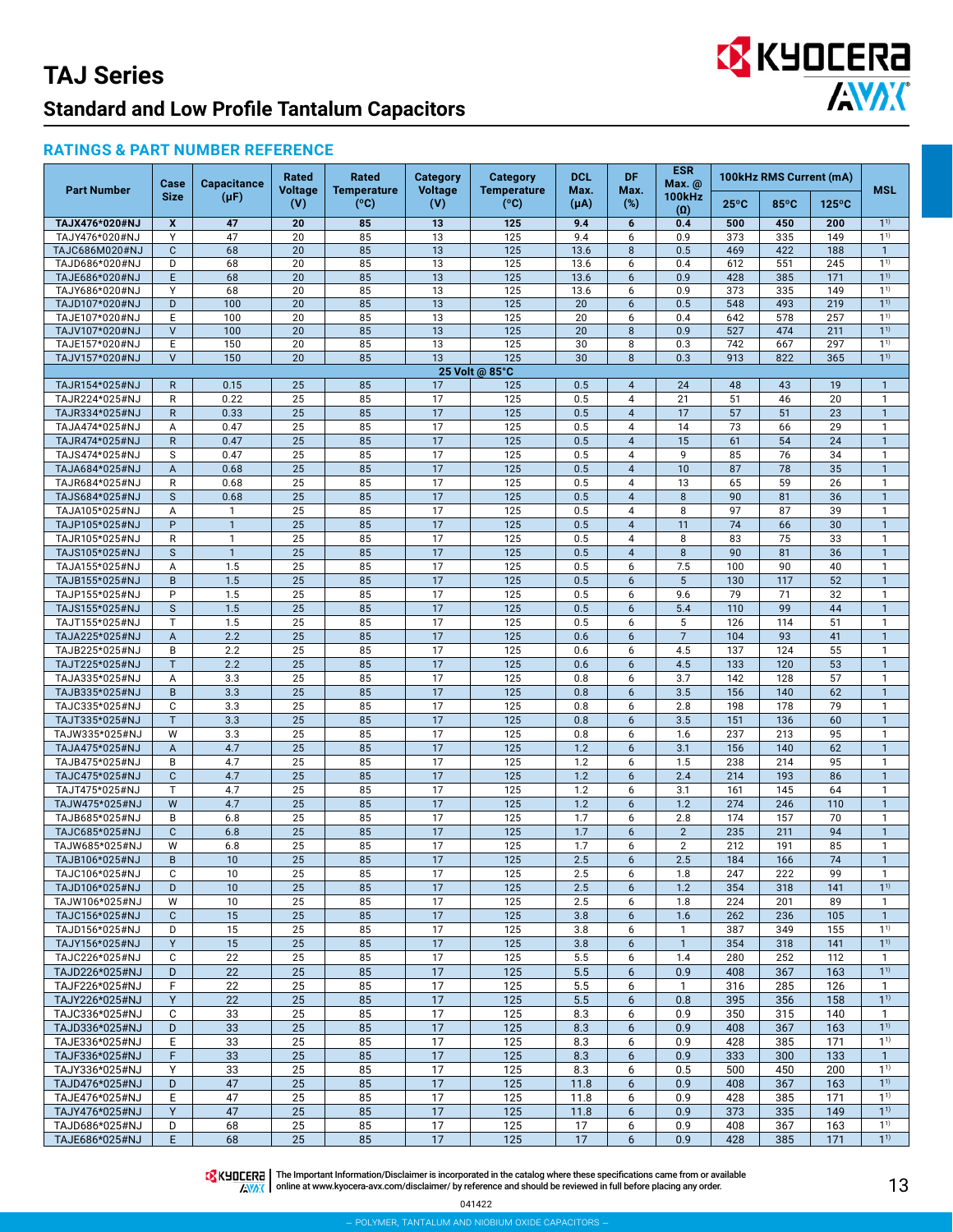# EX KYOCERA

#### **RATINGS & PART NUMBER REFERENCE**

| <b>Part Number</b>                | Case<br><b>Size</b> | <b>Capacitance</b><br>(µF) | Rated<br><b>Voltage</b><br>(V) | Rated<br><b>Temperature</b><br>(°C) | <b>Category</b><br><b>Voltage</b><br>(V) | <b>Category</b><br><b>Temperature</b><br>(°C) | <b>DCL</b><br>Max.<br>$(\mu A)$ | <b>DF</b><br>Max.<br>(%) | <b>ESR</b><br>Max. @<br>100kHz<br>$(\Omega)$ | 100kHz RMS Current (mA)             |                       |                       | <b>MSL</b>                   |
|-----------------------------------|---------------------|----------------------------|--------------------------------|-------------------------------------|------------------------------------------|-----------------------------------------------|---------------------------------|--------------------------|----------------------------------------------|-------------------------------------|-----------------------|-----------------------|------------------------------|
|                                   |                     |                            |                                |                                     |                                          |                                               |                                 |                          |                                              | $25^{\circ}$ C                      | 85°C                  | $125^{\circ}$ C       |                              |
| TAJV686*025#NJ                    | $\vee$              | 68                         | 25                             | 85                                  | 17                                       | 125                                           | 17                              | 6                        | 0.9                                          | 527                                 | 474                   | 211                   | 1 <sup>1</sup>               |
| TAJE107*025#NJ                    | E                   | 100                        | 25                             | 85                                  | 17                                       | 125                                           | 25                              | 10                       | 0.3                                          | 742                                 | 667                   | 297                   | 1 <sup>1</sup>               |
| TAJV107*025#NJ                    | $\vee$              | 100                        | 25                             | 85                                  | 17                                       | 125                                           | 25                              | 8                        | 0.4                                          | 791                                 | 712                   | 316                   | 1 <sup>1</sup>               |
| TAJV157M025#NJ                    | $\vee$              | 150                        | 25                             | 85                                  | 17                                       | 125                                           | 37.5                            | 10                       | 0.4                                          | 791                                 | 712                   | 316                   | 1 <sup>1</sup>               |
| TAJA104*035#NJ                    | A                   | 0.1                        | 35                             | 85                                  | 23                                       | 35 Volt @ 85°C<br>125                         | 0.5                             | $\overline{4}$           | 24                                           | 56                                  | 50                    | 22                    | $\mathbf{1}$                 |
| TAJR104*035#NJ                    | R                   | 0.1                        | 35                             | 85                                  | 23                                       | 125                                           | 0.5                             | 4                        | 29                                           | 44                                  | 39                    | 17                    | 1                            |
| TAJS104*035#NJ                    | S                   | 0.1                        | 35                             | 85                                  | 23                                       | $\overline{125}$                              | 0.5                             | $\overline{4}$           | 24                                           | 52                                  | 47                    | $\overline{21}$       | $\mathbf{1}$                 |
| TAJA154*035#NJ                    | A                   | 0.15                       | 35                             | 85                                  | 23                                       | 125                                           | 0.5                             | 4                        | 21                                           | 60                                  | 54                    | 24                    | 1                            |
| TAJR154*035#NJ                    | $\mathsf{R}$        | 0.15                       | 35                             | 85                                  | 23                                       | 125                                           | 0.5                             | $\overline{4}$           | 24                                           | 48                                  | 43                    | 19                    | $\mathbf{1}$                 |
| TAJS154*035#NJ                    | S                   | 0.15                       | 35                             | 85                                  | 23                                       | 125                                           | 0.5                             | 4                        | 21                                           | 56                                  | 50                    | $\overline{22}$       | 1                            |
| TAJA224*035#NJ                    | $\overline{A}$      | 0.22                       | 35                             | 85                                  | 23                                       | 125                                           | 0.5                             | $\overline{4}$           | 18                                           | 65                                  | 58                    | 26                    | $\mathbf{1}$                 |
| TAJR224*035#NJ                    | R                   | 0.22                       | 35                             | 85                                  | 23                                       | 125                                           | 0.5                             | 4                        | 21                                           | 51                                  | 46                    | 20                    | 1                            |
| TAJS224*035#NJ                    | S                   | 0.22                       | 35                             | 85                                  | 23                                       | 125                                           | 0.5                             | $\overline{4}$           | 18                                           | 60                                  | 54                    | 24                    | $\mathbf{1}$                 |
| TAJA334*035#NJ                    | A                   | 0.33                       | 35<br>35                       | 85<br>85                            | 23                                       | 125                                           | 0.5                             | 4<br>$\overline{4}$      | 15                                           | 71<br>57                            | 64                    | 28                    | 1                            |
| TAJR334*035#NJ<br>TAJS334*035#NJ  | $\mathsf{R}$<br>S   | 0.33<br>0.33               | 35                             | 85                                  | 23<br>23                                 | 125<br>125                                    | 0.5<br>0.5                      | 4                        | 17<br>15                                     | 66                                  | 51<br>59              | 23<br>26              | $\mathbf{1}$<br>1            |
| TAJA474*035#NJ                    | $\overline{A}$      | 0.47                       | $\overline{35}$                | 85                                  | 23                                       | 125                                           | 0.5                             | $\overline{4}$           | 12                                           | 79                                  | $\overline{71}$       | 32                    | $\mathbf{1}$                 |
| TAJB474*035#NJ                    | B                   | 0.47                       | 35                             | 85                                  | 23                                       | 125                                           | 0.5                             | 4                        | 10                                           | 92                                  | 83                    | 37                    | 1                            |
| TAJR474*035#NJ                    | $\mathsf{R}$        | 0.47                       | $\overline{35}$                | $\overline{85}$                     | 23                                       | 125                                           | 0.5                             | $\overline{4}$           | 15                                           | 61                                  | 54                    | $\overline{24}$       | $\mathbf{1}$                 |
| TAJS474*035#NJ                    | S                   | 0.47                       | $\overline{35}$                | $\overline{85}$                     | $\overline{23}$                          | 125                                           | 0.5                             | 4                        | $\overline{12}$                              | 74                                  | 66                    | $\overline{29}$       | 1                            |
| TAJT474*035#NJ                    | T                   | 0.47                       | $\overline{35}$                | $\overline{85}$                     | $\overline{23}$                          | 125                                           | 0.5                             | $\overline{4}$           | $\overline{10}$                              | 89                                  | 80                    | $\overline{36}$       | $\mathbf{1}$                 |
| TAJA684*035#NJ                    | Α                   | 0.68                       | $\overline{35}$                | 85                                  | $\overline{23}$                          | 125                                           | 0.5                             | 4                        | 8                                            | 97                                  | 87                    | 39                    | $\mathbf{1}$                 |
| TAJB684*035#NJ                    | B                   | 0.68                       | $\overline{35}$                | $\overline{85}$                     | $\overline{23}$                          | $\overline{125}$                              | 0.5                             | $\overline{4}$           | $\overline{8}$                               | 103                                 | $\overline{93}$       | $\overline{41}$       | $\mathbf{1}$                 |
| TAJP684*035#NJ<br>TAJS684*035#NJ  | P<br>S              | 0.68<br>0.68               | $\overline{35}$<br>35          | 85<br>85                            | $\overline{23}$<br>$\overline{23}$       | 125<br>125                                    | 0.5<br>0.5                      | 4<br>$\overline{4}$      | 13<br>8                                      | 68<br>90                            | 61<br>$\overline{81}$ | $\overline{27}$<br>36 | 1<br>$\mathbf{1}$            |
| TAJT684*035#NJ                    | $\mathsf{T}$        | 0.68                       | $\overline{35}$                | 85                                  | 23                                       | 125                                           | 0.5                             | 4                        | 8                                            | 100                                 | 90                    | 40                    | $\mathbf{1}$                 |
| TAJA105*035#NJ                    | A                   | $\mathbf{1}$               | 35                             | 85                                  | $\overline{23}$                          | 125                                           | 0.5                             | $\overline{4}$           | 7.5                                          | 100                                 | 90                    | 40                    | $\mathbf{1}$                 |
| TAJB105*035#NJ                    | B                   | 1                          | 35                             | 85                                  | 23                                       | 125                                           | 0.5                             | 4                        | 6.5                                          | 114                                 | 103                   | 46                    | 1                            |
| TAJP105*035#NJ                    | P                   | $\mathbf{1}$               | 35                             | 85                                  | $\overline{23}$                          | 125                                           | 0.5                             | $\overline{4}$           | 11                                           | $\overline{74}$                     | 66                    | 30                    | $\mathbf{1}$                 |
| TAJS105*035#NJ                    | S                   | 1                          | 35                             | 85                                  | 23                                       | 125                                           | 0.5                             | 4                        | 7.5                                          | 93                                  | 84                    | 37                    | 1                            |
| TAJT105*035#NJ                    | T                   | $\mathbf{1}$               | $\overline{35}$                | 85                                  | $\overline{23}$                          | $\overline{125}$                              | 0.5                             | $\overline{4}$           | 6.5                                          | $\overline{111}$                    | 100                   | 44                    |                              |
| TAJA155*035#NJ                    | Α                   | 1.5                        | 35                             | 85                                  | 23                                       | 125                                           | 0.5                             | 6                        | 7.5                                          | 100                                 | 90                    | 40                    | 1                            |
| TAJB155*035#NJ                    | B                   | 1.5                        | $\overline{35}$                | 85                                  | $\overline{23}$                          | 125                                           | 0.5                             | 6                        | $\overline{5.2}$                             | $\overline{128}$<br>$\frac{156}{ }$ | 115                   | $\overline{51}$       | $\mathbf{1}$<br>1            |
| TAJC155*035#NJ<br>TAJT155*035#NJ  | C<br>T              | 1.5<br>$\overline{1.5}$    | 35<br>$\overline{35}$          | 85<br>85                            | 23<br>23                                 | 125<br>125                                    | 0.5<br>0.5                      | 6<br>6                   | 4.5<br>$\overline{5.2}$                      | 124                                 | 141<br>112            | 63<br>$\overline{50}$ | $\mathbf{1}$                 |
| TAJA225*035#NJ                    | Α                   | 2.2                        | 35                             | 85                                  | 23                                       | 125                                           | 0.8                             | 6                        | 4.5                                          | 129                                 | 116                   | $\overline{52}$       | 1                            |
| TAJB225*035#NJ                    | B                   | 2.2                        | $\overline{35}$                | $\overline{85}$                     | $\overline{23}$                          | $\overline{125}$                              | 0.8                             | 6                        | 4.2                                          | $\overline{142}$                    | 128                   | $\overline{57}$       | 1                            |
| TAJC225*035#NJ                    | C                   | 2.2                        | $\overline{35}$                | $\overline{85}$                     | $\overline{23}$                          | 125                                           | 0.8                             | 6                        | $\overline{3.5}$                             | 177                                 | 160                   | $\overline{71}$       | 1                            |
| TAJT225*035#NJ                    | T                   | 2.2                        | $\overline{35}$                | 85                                  | $\overline{23}$                          | $\overline{125}$                              | 0.8                             | 6                        | 4.2                                          | 138                                 | 124                   | $\overline{55}$       | $\mathbf{1}$                 |
| TAJB335*035#NJ                    | B                   | 3.3                        | $\overline{35}$                | 85                                  | $\overline{23}$                          | 125                                           | 1.2                             | 6                        | 3.5                                          | 156                                 | 140                   | 62                    | 1                            |
| TAJC335*035#NJ                    | $\mathbf{C}$        | 3.3                        | $\overline{35}$                | 85                                  | $\overline{23}$                          | 125                                           | 1.2                             | 6                        | 2.5                                          | 210                                 | 189                   | 84                    | $\mathbf{1}$                 |
| TAJW335*035#NJ                    | W                   | 3.3                        | 35                             | 85                                  | $\overline{23}$                          | 125                                           | 1.2                             | 6                        | 1.6                                          | 237                                 | 213                   | 95                    | $\mathbf{1}$                 |
| TAJB475*035#NJ<br>TAJC475*035#NJ  | B<br>C              | 4.7<br>4.7                 | 35<br>35                       | 85<br>85                            | $\overline{23}$<br>$\overline{23}$       | 125<br>125                                    | 1.6<br>1.6                      | 6<br>6                   | 3.1<br>2.2                                   | 166<br>224                          | 149<br>201            | 66<br>89              | $\mathbf{1}$<br>$\mathbf{1}$ |
| TAJD475*035#NJ                    | D                   | 4.7                        | 35                             | 85                                  | $\overline{23}$                          | 125                                           | 1.6                             | 6                        | 1.5                                          | 316                                 | 285                   | 126                   | 11)                          |
| TAJW475*035#NJ                    | W                   | 4.7                        | 35                             | 85                                  | 23                                       | 125                                           | 1.6                             | 6                        | 2.2                                          | 202                                 | 182                   | 81                    | -1                           |
| TAJC685*035#NJ                    | $\mathsf{C}$        | 6.8                        | 35                             | 85                                  | 23                                       | 125                                           | 2.4                             | 6                        | 1.8                                          | 247                                 | 222                   | 99                    | $\mathbf{1}$                 |
| TAJD685*035#NJ                    | D                   | 6.8                        | 35                             | 85                                  | 23                                       | 125                                           | 2.4                             | 6                        | 1.3                                          | 340                                 | 306                   | 136                   | 11)                          |
| TAJY685*035#NJ                    | Y                   | 6.8                        | 35                             | 85                                  | 23                                       | 125                                           | 2.3                             | $6\phantom{1}$           | 0.9                                          | 373                                 | 335                   | 149                   | 1 <sup>1</sup>               |
| TAJC106*035#NJ                    | C                   | 10                         | 35                             | 85                                  | 23                                       | 125                                           | 3.5                             | 6                        | 1.6                                          | 262                                 | 236                   | 105                   | $\mathbf{1}$                 |
| TAJD106*035#NJ                    | D                   | 10                         | 35                             | 85                                  | 23                                       | 125                                           | 3.5                             | 6                        | $\mathbf{1}$                                 | 387                                 | 349                   | 155                   | $1^{1}$                      |
| TAJE106*035#NJ<br>TAJX106*035#NJ  | Ε<br>X              | 10<br>10                   | 35<br>35                       | 85<br>85                            | 23<br>$\overline{23}$                    | 125<br>125                                    | 3.5<br>3.5                      | 6<br>6                   | 0.9<br>0.7                                   | 428<br>378                          | 385<br>340            | 171<br>151            | $1^{1}$<br>1 <sup>1</sup>    |
| TAJY106*035#NJ                    | Υ                   | 10                         | 35                             | 85                                  | 23                                       | 125                                           | 3.5                             | 6                        | 1                                            | 354                                 | 318                   | 141                   | $1^{1}$                      |
| TAJC156*035#NJ                    | $\mathsf{C}$        | 15                         | 35                             | 85                                  | 23                                       | 125                                           | 5.3                             | $6\phantom{1}$           | 1.4                                          | 280                                 | 252                   | 112                   | $\mathbf{1}$                 |
| TAJD156*035#NJ                    | D                   | 15                         | 35                             | 85                                  | 23                                       | 125                                           | 5.3                             | 6                        | 0.9                                          | 408                                 | 367                   | 163                   | $1^{1}$                      |
| TAJY156*035#NJ                    | Y                   | 15                         | 35                             | 85                                  | 23                                       | 125                                           | 5.3                             | 6                        | 0.6                                          | 456                                 | 411                   | 183                   | 1 <sup>1</sup>               |
| TAJD226*035#NJ                    | D                   | 22                         | 35                             | 85                                  | 23                                       | 125                                           | 7.7                             | 6                        | 0.9                                          | 408                                 | 367                   | 163                   | $1^{1}$                      |
| TAJE226*035#NJ                    | E                   | 22                         | 35                             | 85                                  | 23                                       | 125                                           | 7.7                             | 6                        | 0.5                                          | 574                                 | 517                   | 230                   | 1 <sup>1</sup>               |
| TAJY226*035#NJ                    | Υ                   | 22                         | 35                             | 85                                  | 23                                       | 125                                           | 7.7                             | 6                        | 0.5                                          | 500                                 | 450                   | 200                   | 1 <sup>1</sup>               |
| TAJD336*035#NJ                    | D                   | 33                         | 35                             | 85                                  | 23                                       | 125                                           | 11.6                            | 6                        | 0.9                                          | 408                                 | 367                   | 163                   | 1 <sup>1</sup>               |
| TAJE336*035#NJ                    | Ε<br>$\vee$         | 33                         | 35                             | 85                                  | 23                                       | 125                                           | 11.6                            | 6                        | 0.9                                          | 428<br>707                          | 385                   | 171<br>283            | $1^{1}$<br>1 <sup>1</sup>    |
| TAJV336*035#NJ<br>TAJD476*035#NJV | D                   | 33<br>47                   | 35<br>35                       | 85<br>85                            | 23<br>23                                 | 125<br>125                                    | 11.6<br>16.5                    | 6<br>6                   | 0.5<br>0.9                                   | 408                                 | 636<br>367            | 163                   | 3                            |
| TAJE476*035#NJ                    | E                   | 47                         | 35                             | 85                                  | 23                                       | 125                                           | 16.5                            | 6                        | 0.9                                          | 428                                 | 385                   | 171                   | 1 <sup>1</sup>               |
| TAJV476*035#NJ                    | V                   | 47                         | 35                             | 85                                  | 23                                       | 125                                           | 16.5                            | 6                        | 0.4                                          | 791                                 | 712                   | 316                   | $1^{1}$                      |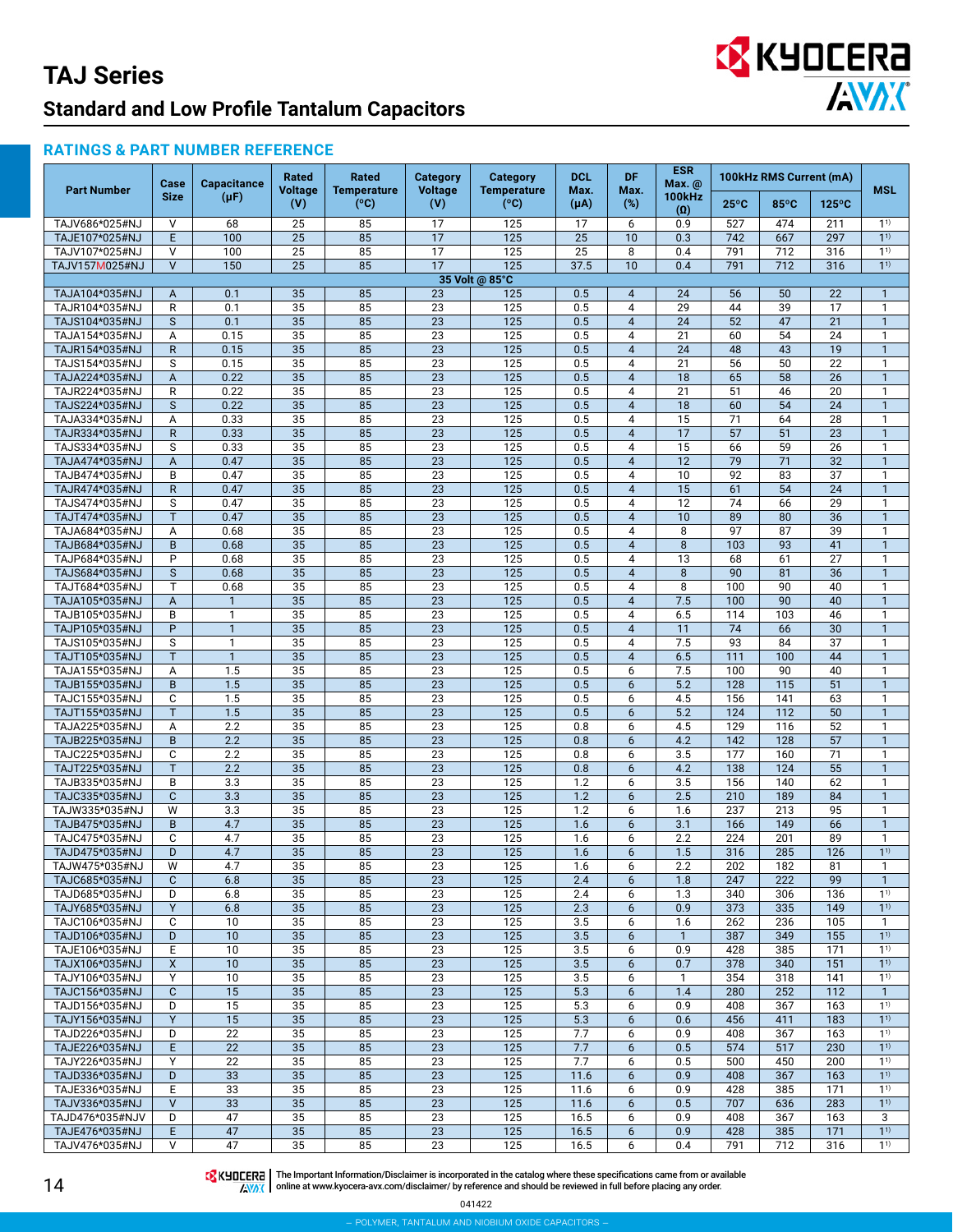## **EX KYOCERA ANDIC**

#### **RATINGS & PART NUMBER REFERENCE**

| <b>Part Number</b>               | Case<br><b>Size</b> | <b>Capacitance</b><br>$(\mu F)$ | Rated<br><b>Voltage</b><br>(V) | Rated<br><b>Temperature</b><br>(°C) | <b>Category</b><br><b>Voltage</b><br>(V) | <b>Category</b><br><b>Temperature</b><br>(°C) | <b>DCL</b><br>Max.<br>(μA) | DF.<br>Max.<br>$(\%)$ | <b>ESR</b><br>Max. @<br><b>100kHz</b><br>(0) | 100kHz RMS Current (mA) |                  |                       | <b>MSL</b>                   |
|----------------------------------|---------------------|---------------------------------|--------------------------------|-------------------------------------|------------------------------------------|-----------------------------------------------|----------------------------|-----------------------|----------------------------------------------|-------------------------|------------------|-----------------------|------------------------------|
|                                  |                     |                                 |                                |                                     |                                          |                                               |                            |                       |                                              | $25^{\circ}$ C          | 85°C             | $125^{\circ}$ C       |                              |
| TAJV686*035#NJ                   | $\vee$              | 68                              | 35                             | 85                                  | 23                                       | 125                                           | 23.8                       | 6                     | 0.5                                          | 707                     | 636              | 283                   | 1 <sup>1</sup>               |
|                                  |                     |                                 |                                |                                     |                                          | 50 Volt @ 85°C                                |                            |                       |                                              |                         |                  |                       |                              |
| TAJA104*050#NJ                   | A                   | 0.1                             | 50                             | 85                                  | 33                                       | 125                                           | 0.5                        | $\overline{4}$        | 22                                           | 58                      | 53               | 23                    | $\mathbf{1}$                 |
| TAJS104*050#NJ                   | S                   | 0.1                             | 50                             | 85                                  | 33                                       | 125                                           | 0.5                        | 4                     | 19                                           | $\overline{58}$         | 53               | 23                    | $\mathbf{1}$                 |
| TAJA154*050#NJ                   | A                   | 0.15                            | 50                             | 85                                  | $\overline{33}$                          | 125                                           | 0.5                        | $\overline{4}$        | 15                                           | 71                      | 64               | $\overline{28}$       | $\mathbf{1}$                 |
| TAJB154*050#NJ                   | B                   | 0.15                            | 50                             | 85                                  | 33                                       | 125                                           | 0.5                        | 4                     | 17                                           | 71                      | 64               | 28                    | $\mathbf{1}$                 |
| TAJS154*050#NJ                   | S                   | 0.15                            | 50                             | 85                                  | 33                                       | 125                                           | 0.5                        | $\overline{4}$        | 16                                           | 64                      | 57               | 25                    | $\overline{1}$               |
| TAJA224*050#NJ                   | Α                   | 0.22                            | 50                             | 85                                  | 33                                       | 125                                           | 0.5                        | 4                     | 18                                           | 65                      | 58               | 26                    | $\mathbf{1}$                 |
| TAJB224*050#NJ                   | B                   | 0.22                            | 50                             | 85                                  | 33                                       | 125                                           | 0.5                        | $\overline{4}$        | 14                                           | 78                      | 70               | 31                    | $\mathbf{1}$                 |
| TAJP224*050#NJ                   | P                   | 0.22                            | 50                             | 85                                  | 33                                       | 125                                           | 0.5                        | 4                     | 17                                           | 59                      | 53               | 24                    | $\mathbf{1}$                 |
| TAJR224*050#NJ                   | $\mathsf{R}$        | 0.22                            | 50                             | 85                                  | 33                                       | 125                                           | 0.5                        | $\overline{4}$        | 17                                           | 57                      | 51               | 23                    | $\mathbf{1}$                 |
| TAJS224*050#NJ                   | S                   | 0.22                            | 50                             | 85                                  | 33                                       | 125                                           | 0.5                        | 4                     | 13                                           | 71                      | 64               | 28                    | $\mathbf{1}$                 |
| TAJA334*050#NJ                   | A                   | 0.33                            | 50                             | 85                                  | 33                                       | 125                                           | 0.5                        | $\overline{4}$        | 17                                           | 66                      | 60               | $\overline{27}$       | $\mathbf{1}$                 |
| TAJB334*050#NJ                   | B                   | 0.33                            | 50                             | 85                                  | 33                                       | 125                                           | 0.5                        | 4                     | 12                                           | 84                      | 76               | 34                    | $\mathbf{1}$                 |
| TAJP334*050#NJ                   | P                   | 0.33                            | 50                             | 85                                  | 33                                       | 125                                           | 0.5                        | $\overline{4}$        | 17                                           | 59                      | 53               | 24                    | $\mathbf{1}$                 |
| TAJR334M050#NJ                   | R                   | 0.33                            | 50                             | 85                                  | 33                                       | 125                                           | 0.5                        | 4                     | 17                                           | 57                      | 51               | 23                    | $\mathbf{1}$                 |
| TAJS334*050#NJ                   | S                   | 0.33                            | 50                             | 85                                  | 33                                       | 125                                           | 0.5                        | $\overline{4}$        | 11                                           | 77                      | 69               | 31                    | $\mathbf{1}$                 |
| TAJT334*050#NJ                   | T                   | 0.33                            | 50                             | 85                                  | 33                                       | 125                                           | 0.5                        | 4                     | 11                                           | 85                      | 77               | 34                    | $\mathbf{1}$                 |
| TAJA474*050#NJ                   | A                   | 0.47                            | 50                             | 85                                  | 33                                       | 125                                           | 0.5                        | $\overline{4}$        | 9.5                                          | 89                      | 80               | 36                    | $\mathbf{1}$<br>$\mathbf{1}$ |
| TAJB474*050#NJ                   | B                   | 0.47                            | 50                             | 85                                  | 33                                       | 125                                           | 0.5                        | 4                     | 9.5                                          | 95                      | 85               | 38                    |                              |
| TAJC474*050#NJ<br>TAJS474*050#NJ | $\mathbf{C}$        | 0.47<br>0.47                    | 50<br>50                       | 85                                  | 33                                       | 125<br>125                                    | 0.5<br>0.5                 | $\overline{4}$<br>4   | 8<br>9.5                                     | 117<br>83               | 106<br>74        | 47                    | $\mathbf{1}$<br>$\mathbf{1}$ |
|                                  | S                   |                                 |                                | 85<br>$\overline{85}$               | 33                                       |                                               |                            | $\overline{4}$        | 9.5                                          | 92                      | $\overline{83}$  | 33<br>$\overline{37}$ | $\mathbf{1}$                 |
| TAJT474*050#NJ<br>TAJA684*050#NJ | T                   | 0.47<br>0.68                    | 50<br>50                       | 85                                  | 33<br>33                                 | 125<br>125                                    | 0.5<br>0.5                 | 4                     | 7.9                                          | 97                      | 88               | 39                    | $\mathbf{1}$                 |
| TAJB684*050#NJ                   | A<br>B              | 0.68                            | 50                             | 85                                  | 33                                       | 125                                           | 0.5                        | $\overline{4}$        | 8                                            | 103                     | 93               | 41                    | $\overline{1}$               |
| TAJC684*050#NJ                   | C                   | 0.68                            | 50                             | 85                                  | 33                                       | 125                                           | 0.5                        | 4                     | $\overline{7}$                               | 125                     | 113              | 50                    | $\mathbf{1}$                 |
| TAJA105*050#NJ                   | $\overline{A}$      | $\mathbf{1}$                    | 50                             | 85                                  | 33                                       | 125                                           | 0.5                        | $\overline{4}$        | 6.6                                          | 107                     | 96               | 43                    | $\mathbf{1}$                 |
| TAJB105*050#NJ                   | B                   | $\mathbf{1}$                    | 50                             | 85                                  | 33                                       | 125                                           | 0.5                        | 6                     | $\overline{7}$                               | 110                     | 99               | 44                    | 1                            |
| TAJC105*050#NJ                   | $\mathbf{C}$        | $\mathbf{1}$                    | 50                             | 85                                  | 33                                       | 125                                           | 0.5                        | $\overline{4}$        | 5.5                                          | 141                     | $\frac{127}{2}$  | 57                    | $\mathbf{1}$                 |
| TAJW105*050#NJ                   | W                   | $\mathbf{1}$                    | 50                             | 85                                  | 33                                       | 125                                           | 0.5                        | 6                     | 4.4                                          | 143                     | 129              | 57                    | 1                            |
| TAJB155*050#NJ                   | B                   | 1.5                             | 50                             | 85                                  | 33                                       | 125                                           | 0.8                        | 8                     | 5.4                                          | 125                     | $\frac{1}{13}$   | 50                    | $\mathbf{1}$                 |
| TAJC155*050#NJ                   | C                   | 1.5                             | 50                             | 85                                  | 33                                       | 125                                           | 0.8                        | 6                     | 4.5                                          | 156                     | 141              | 63                    | $\mathbf{1}$                 |
| TAJD155*050#NJ                   | D                   | 1.5                             | 50                             | 85                                  | 33                                       | $\frac{1}{125}$                               | 0.8                        | 6                     | $\overline{4}$                               | 194                     | 174              | 77                    | $\overline{1}$ <sup>1)</sup> |
| TAJW155*050#NJ                   | W                   | 1.5                             | 50                             | 85                                  | 33                                       | 125                                           | 0.8                        | 6                     | 3.1                                          | 170                     | 153              | 68                    | $\mathbf{1}$                 |
| TAJB225*050#NJ                   | B                   | $\overline{2.2}$                | 50                             | 85                                  | 33                                       | 125                                           | 1.1                        | 8                     | 4.5                                          | 137                     | 124              | $\overline{55}$       | $\mathbf{1}$                 |
| TAJC225*050#NJ                   | C                   | 2.2                             | 50                             | 85                                  | 33                                       | 125                                           | 1.1                        | 8                     | 2.5                                          | 210                     | 189              | 84                    | $\mathbf{1}$                 |
| TAJD225*050#NJ                   | D                   | 2.2                             | 50                             | 85                                  | 33                                       | $\frac{1}{125}$                               | 1.1                        | 6                     | 2.5                                          | 245                     | $\overline{220}$ | 98                    | 1 <sup>1</sup>               |
| TAJW225*050#NJ                   | W                   | 2.2                             | 50                             | 85                                  | 33                                       | 125                                           | 1.1                        | 8                     | 2.5                                          | 190                     | 171              | $\overline{76}$       | $\mathbf{1}$                 |
| TAJC335*050#NJ                   | $\mathbf{C}$        | 3.3                             | 50                             | $\overline{85}$                     | $\overline{33}$                          | $\overline{125}$                              | 1.6                        | 6                     | 2.5                                          | 210                     | 189              | $\overline{84}$       | $\overline{1}$               |
| TAJD335*050#NJ                   | D                   | 3.3                             | 50                             | $\overline{85}$                     | 33                                       | 125                                           | 1.7                        | 6                     | $\overline{2}$                               | 274                     | 246              | 110                   | 1 <sup>1</sup>               |
| TAJY335*050#NJ                   | Y                   | 3.3                             | 50                             | 85                                  | 33                                       | $\overline{125}$                              | 1.7                        | $\overline{4}$        | 1.5                                          | 289                     | 260              | $\overline{115}$      | $1^{1}$                      |
| TAJC475*050#NJ                   | C                   | 4.7                             | 50                             | 85                                  | 33                                       | 125                                           | 2.4                        | 6                     | 1.4                                          | 280                     | 252              | 112                   | $\mathbf{1}$                 |
| TAJD475*050#NJ                   | D                   | 4.7                             | 50                             | 85                                  | 33                                       | $\overline{125}$                              | 2.4                        | 6                     | 1.4                                          | 327                     | 295              | 131                   | $1^{1}$                      |
| TAJX475*050#NJV                  | X                   | 4.7                             | 50                             | 85                                  | 33                                       | 125                                           | 2.4                        | 6                     | 1.0                                          | 316                     | 285              | 126                   | $\overline{3}$               |
| TAJY475*050#NJ                   | Y                   | 4.7                             | 50                             | 85                                  | 33                                       | $\frac{1}{25}$                                | 2.4                        | 6                     | 1.2                                          | 323                     | 290              | 129                   | 1 <sup>1</sup>               |
| TAJC685*050#NJ                   | C                   | 6.8                             | 50                             | 85                                  | 33                                       | 125                                           | 3.4                        | 6                     | $\mathbf{1}$                                 | 332                     | 298              | 133                   | $\mathbf{1}$                 |
| TAJD685*050#NJ                   | D                   | 6.8                             | 50                             | 85                                  | 33                                       | 125                                           | 3.4                        | 6                     | $\mathbf{1}$                                 | 387                     | 349              | 155                   | $1^{1}$                      |
| TAJY685*050#NJ                   | Y                   | 6.8                             | 50                             | 85                                  | 33                                       | 125                                           | 3.4                        | 6                     | 0.9                                          | 373                     | 335              | 149                   | 1 <sup>1</sup>               |
| TAJD106*050#NJ                   | D                   | 10                              | 50                             | 85                                  | 33                                       | 125                                           | $5\phantom{.0}$            | 6                     | 0.8                                          | 433                     | 390              | 173                   | $1^{1}$                      |
| TAJE106*050#NJ                   | Ε                   | 10                              | 50                             | 85                                  | 33                                       | 125                                           | 5                          | 6                     | 0.8                                          | 454                     | 409              | 182                   | 1 <sup>1</sup>               |
| TAJV106*050#NJ                   | $\vee$              | 10                              | 50                             | 85                                  | 33                                       | 125                                           | 5                          | 6                     | 0.65                                         | 620                     | 558              | 248                   | $1^{1}$                      |
| TAJD156*050#NJ                   | D                   | 15                              | 50                             | 85                                  | 33                                       | 125                                           | 7.5                        | 6                     | 0.6                                          | 500                     | 450              | 200                   | $1^{1}$                      |
| TAJE156*050#NJ                   | E                   | 15                              | 50                             | 85                                  | 33                                       | 125                                           | 7.5                        | 6                     | 0.6                                          | 524                     | 472              | 210                   | 1 <sup>1</sup>               |
| TAJV156*050#NJ                   | V                   | 15                              | 50                             | 85                                  | 33                                       | 125                                           | 7.5                        | 6                     | 0.6                                          | 645                     | 581              | 258                   | 1 <sup>1</sup>               |
| TAJV226*050#NJ                   | $\vee$              | $\overline{22}$                 | $\overline{50}$                | 85                                  | 33                                       | $\overline{125}$                              | 11                         | 8                     | 0.6                                          | 645                     | 581              | 258                   | 1 <sup>1</sup>               |

11) – Dry pack option (see How to order) is recommended for reduction of stress during soldering. Dry pack parts should be treated as MSL 3.

Moisture Sensitivity Level (MSL) is defined according to J-STD-020. All technical data relates to an ambient temperature of +25°C. Capacitance and DF are measured at 120Hz,

0.5V RMS with a maximum DC bias of 2.2 volts. DCL is measured at rated voltage after 5 minutes. For typical weight and composition see page 259.

**NOTE: KYOCERA AVX reserves the right to supply higher voltage ratings or tighter tolerance part in the same case size, to the same reliability standards.**

\*Initial Limit

THE IMPO THE Important Information/Disclaimer is incorporated in the catalog where these specifications came from or available **AWAX** online at [www.kyocera-avx.com/disclaimer/](http://www.avx.com/disclaimer/) by reference and should be reviewed in full before placing any order.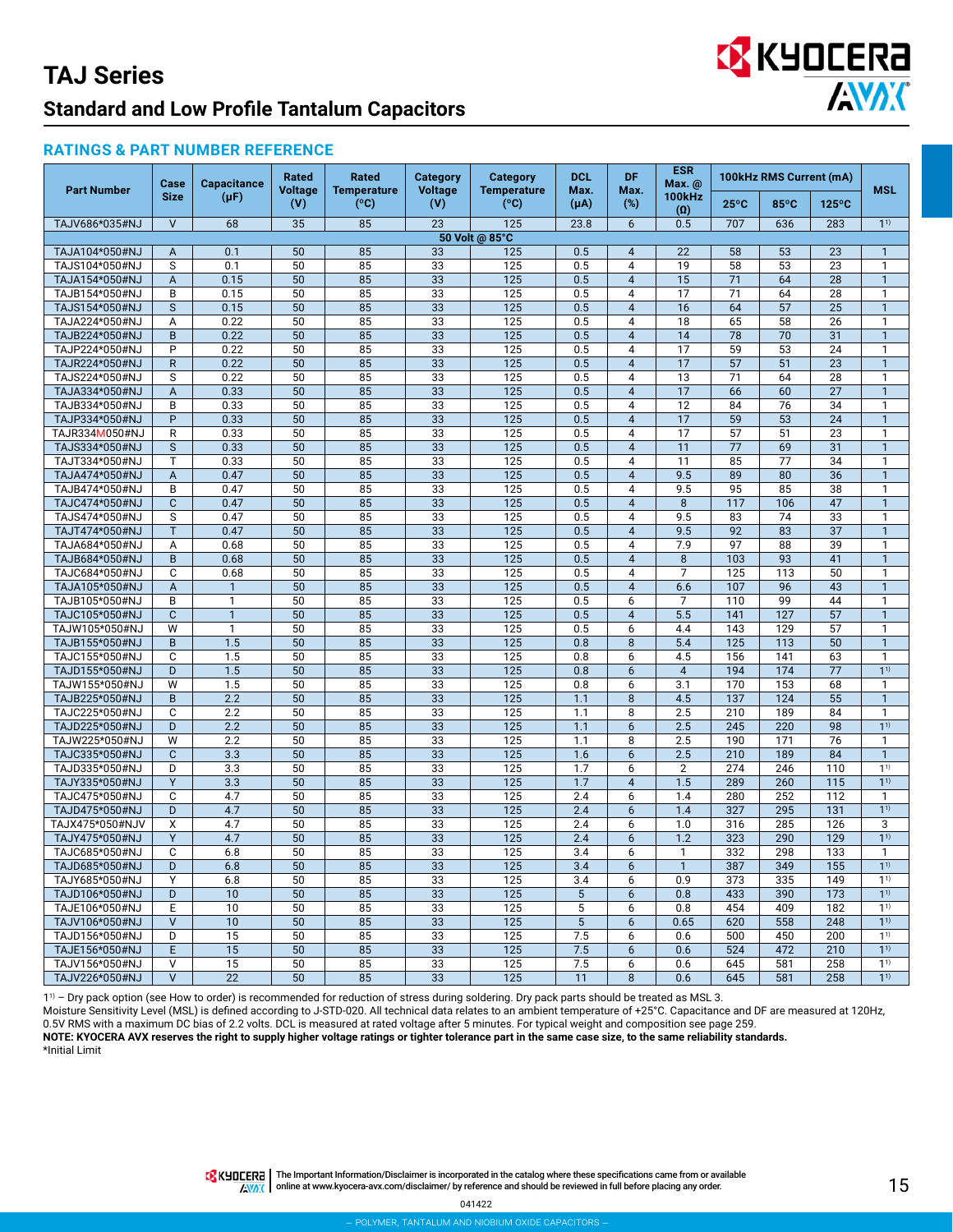

#### **QUALIFICATION TABLE**

|                                        | TAJ series (Temperature range -55°C to +125°C) |                                                                             |                       |                        |                   |                              |                  |                    |                 |                 |  |  |
|----------------------------------------|------------------------------------------------|-----------------------------------------------------------------------------|-----------------------|------------------------|-------------------|------------------------------|------------------|--------------------|-----------------|-----------------|--|--|
| <b>TEST</b>                            |                                                | <b>Condition</b>                                                            |                       | <b>Characteristics</b> |                   |                              |                  |                    |                 |                 |  |  |
|                                        |                                                | Apply rated voltage (Ur) at 85°C and / or category                          |                       | Visual examination     | no visible damage |                              |                  |                    |                 |                 |  |  |
| <b>Endurance</b>                       |                                                | voltage (Uc) at 125°C for 2000 hours through a                              |                       | <b>DCL</b>             |                   | 1.25 x initial limit         |                  |                    |                 |                 |  |  |
|                                        |                                                | circuit impedance of ≤0.1Ω/V. Stabilize at room                             |                       | $\triangle$ C/C        |                   | within ±10% of initial value |                  |                    |                 |                 |  |  |
|                                        |                                                | temperature for 1-2 hours before measuring.                                 |                       | DF                     |                   | initial limit                |                  |                    |                 |                 |  |  |
|                                        |                                                | Store at 65°C and 95% relative humidity for 500                             |                       | Visual examination     |                   | no visible damage            |                  |                    |                 |                 |  |  |
|                                        |                                                | hours, with no applied voltage. Stabilize at room                           |                       | <b>DCL</b>             |                   | 1.5 x initial limit          |                  |                    |                 |                 |  |  |
| <b>Humidity</b>                        |                                                | temperature and humidity for 1-2 hours before                               |                       | $\triangle$ C/C        |                   | within ±10% of initial value |                  |                    |                 |                 |  |  |
|                                        | measuring.                                     |                                                                             |                       | DF                     |                   | 1.2 x initial limit          |                  |                    |                 |                 |  |  |
|                                        | Step<br>1                                      | Temperature°C<br>$+20$                                                      | Duration(min)<br>15   |                        | $+20^{\circ}$ C   | $-55^{\circ}$ C              | $+20^{\circ}$ C  | $+85^{\circ}$ C    | $+125$ °C       | $+20^{\circ}$ C |  |  |
| <b>Temperature</b><br><b>Stability</b> | $\overline{2}$<br>$-55$                        | $\overline{15}$                                                             | <b>DCL</b>            | $IL*$                  | n/a               | $L^*$                        | $10 \times 1$ L* | $12.5 \times 11$ * | IL*             |                 |  |  |
|                                        | $\overline{3}$<br>$\overline{4}$               | $+20$<br>$+85$                                                              | 15<br>$\overline{15}$ | $\triangle$ C/C        | n/a               | $+0/-10%$                    | ±5%              | $+10/-0%$          | $+12/0%$        | ±5%             |  |  |
|                                        | 5                                              | $+125$                                                                      | 15                    |                        |                   |                              |                  |                    |                 |                 |  |  |
|                                        | 6                                              | $+20$                                                                       | $\overline{15}$       | DF                     | $IL*$             | $1.5 \times 1$ L*            | $L^*$            | $1.5 \times 1$ L*  | $2 \times 11^*$ | IL*             |  |  |
|                                        |                                                | Apply 1.3x category voltage (Uc) at 125°C for                               |                       | Visual examination     |                   | no visible damage            |                  |                    |                 |                 |  |  |
| <b>Surge</b>                           |                                                | 1000 cycles of duration 6 min (30 sec charge,                               |                       | <b>DCL</b>             |                   | initial limit                |                  |                    |                 |                 |  |  |
| <b>Voltage</b>                         |                                                | 5 min 30 sec discharge) through a charge /<br>discharge resistance of 1000Ω |                       | $\Delta C/C$           |                   | within ±5% of initial value  |                  |                    |                 |                 |  |  |
|                                        |                                                |                                                                             |                       | DF.                    |                   | initial limit                |                  |                    |                 |                 |  |  |
|                                        |                                                |                                                                             |                       | Visual examination     |                   | no visible damage            |                  |                    |                 |                 |  |  |
|                                        |                                                |                                                                             |                       | <b>DCL</b>             |                   | initial limit                |                  |                    |                 |                 |  |  |
| <b>Mechanical</b><br><b>Shock</b>      |                                                | MIL-STD-202, Method 213, Condition C                                        |                       | $\Delta C/C$           |                   | within ±5% of initial value  |                  |                    |                 |                 |  |  |
|                                        |                                                |                                                                             |                       | DF                     |                   | initial limit                |                  |                    |                 |                 |  |  |
|                                        |                                                |                                                                             |                       | <b>ESR</b>             |                   | initial limit                |                  |                    |                 |                 |  |  |
| <b>Vibration</b>                       |                                                |                                                                             |                       | Visual examination     |                   | no visible damage            |                  |                    |                 |                 |  |  |
|                                        |                                                |                                                                             |                       | <b>DCL</b>             |                   | initial limit                |                  |                    |                 |                 |  |  |
|                                        |                                                | MIL-STD-202, Method 204, Condition D                                        |                       | $\Delta C/C$           |                   | within ±5% of initial value  |                  |                    |                 |                 |  |  |
|                                        |                                                |                                                                             |                       | DF                     |                   | initial limit                |                  |                    |                 |                 |  |  |
|                                        |                                                |                                                                             |                       | <b>ESR</b>             |                   | initial limit                |                  |                    |                 |                 |  |  |